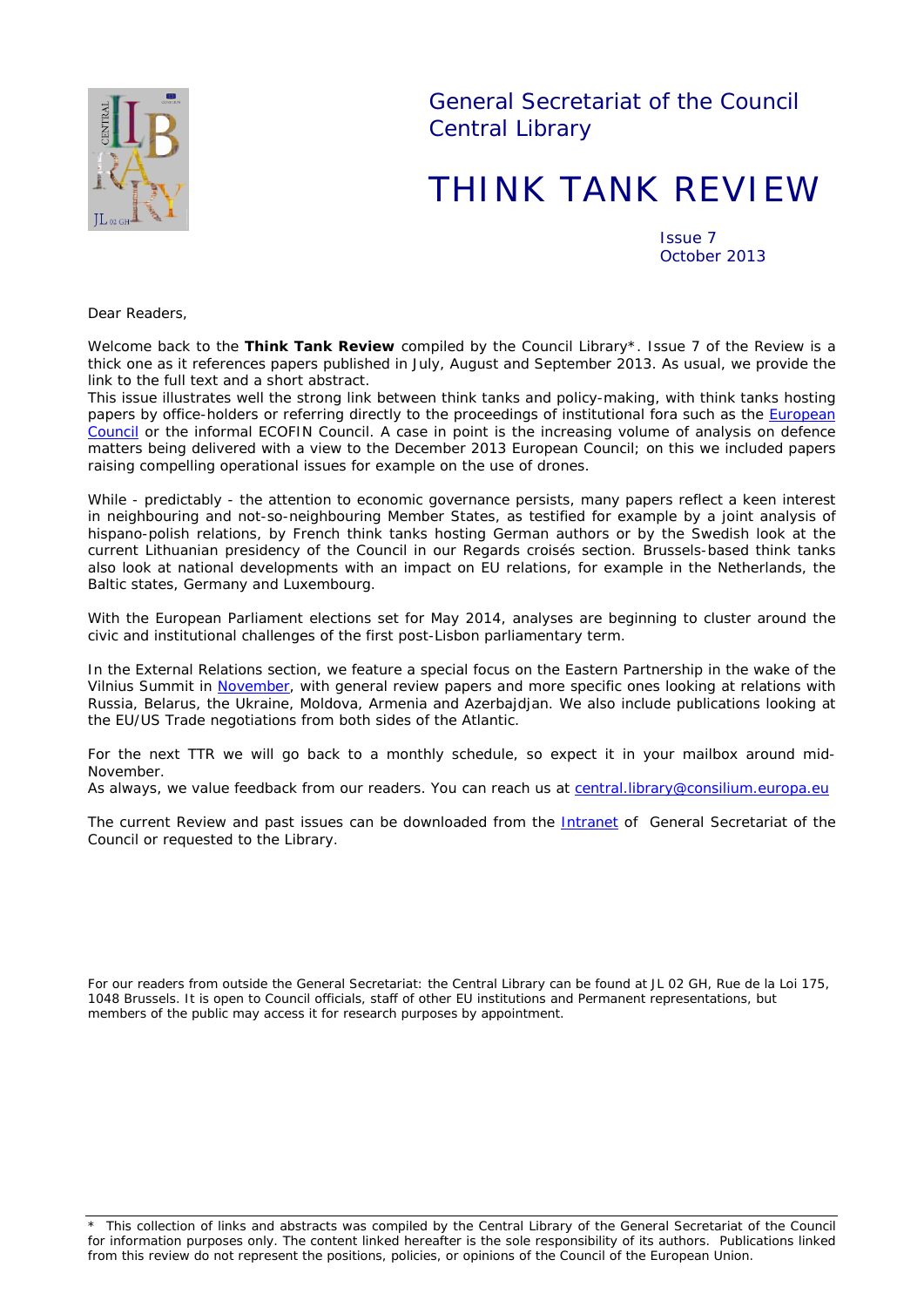# **Table of Contents**

(click on titles to read abstracts)

# **SECTION 1 - [EU INSTITUTIONS AND POLITICS](#page-6-0)**

| NOTRE EUROPE - JACQUES DELORS INSTITUTE                                                                                    |  |
|----------------------------------------------------------------------------------------------------------------------------|--|
| European economy / National economies                                                                                      |  |
| NOTRE EUROPE - JACQUES DELORS INSTITUTE                                                                                    |  |
| <b>BRUEGEL</b>                                                                                                             |  |
|                                                                                                                            |  |
|                                                                                                                            |  |
| FONDATION ROBERT SCHUMAN                                                                                                   |  |
|                                                                                                                            |  |
| <b>POLICY NETWORK</b><br>Politics in the Austerity State: Policy Straitjackets, Electoral Promises & Ideological           |  |
|                                                                                                                            |  |
| Coordination in place of integration? Economic governance in a non-federal EU 8                                            |  |
| CENTRE FOR EUROPEAN REFORM                                                                                                 |  |
| EUROPEAN COUNCIL ON FOREIGN RELATIONS                                                                                      |  |
|                                                                                                                            |  |
| PETERSON INSTITUTE FOR INTERNATIONAL ECONOMICS                                                                             |  |
| BERTELSMANN STIFTUNG                                                                                                       |  |
| The European Added Value of EU Spending: Can the EU Help its Member States to Save Money? 9                                |  |
| <b>FRIEDRICH EBERT STIFTUNG</b>                                                                                            |  |
| De nouveaux abandons de souveraineté ne permettront pas non plus de sauver l'euro  9                                       |  |
| <b>EMU</b>                                                                                                                 |  |
| NOTRE EUROPE - JACQUES DELORS INSTITUTE                                                                                    |  |
|                                                                                                                            |  |
|                                                                                                                            |  |
| THE CENTRE FOR EUROPEAN POLICY STUDIES<br>Economic Policy Coordination in the Economic and Monetary Union: From Maastricht |  |
|                                                                                                                            |  |
| THE POLISH INSTITUTE OF INTERNATIONAL AFFAIRS                                                                              |  |
| Membership in the Reforming Euro Area: a Central-Eastern European Perspective 10<br><b>ISTITUTO AFFARI INTERNAZIONALI</b>  |  |
| What Role for the European Commission in the New Governance of the Economic                                                |  |
|                                                                                                                            |  |
| THE FINNISH INSTITUTE OF INTERNATIONAL AFFAIRS                                                                             |  |
| Three Options for the EU: Assessing the EU's powers in a true economic and political union  11                             |  |
| Social dimension of the EMU                                                                                                |  |
| EUROPEAN POLICY CENTRE                                                                                                     |  |
| Developing the social dimension of a deep and genuine Economic and Monetary Union  11                                      |  |
| NOTRE EUROPE - JACQUES DELORS INSTITUTE                                                                                    |  |
|                                                                                                                            |  |
| <b>Banking Union</b>                                                                                                       |  |
| <b>BRUEGEL</b>                                                                                                             |  |
| The neglected side of banking union: reshaping Europe's financial system 11                                                |  |
| THE CENTRE FOR EUROPEAN POLICY STUDIES                                                                                     |  |

[A Copernican turn in Banking Union urgently needed](#page-11-1) ............................................................... 12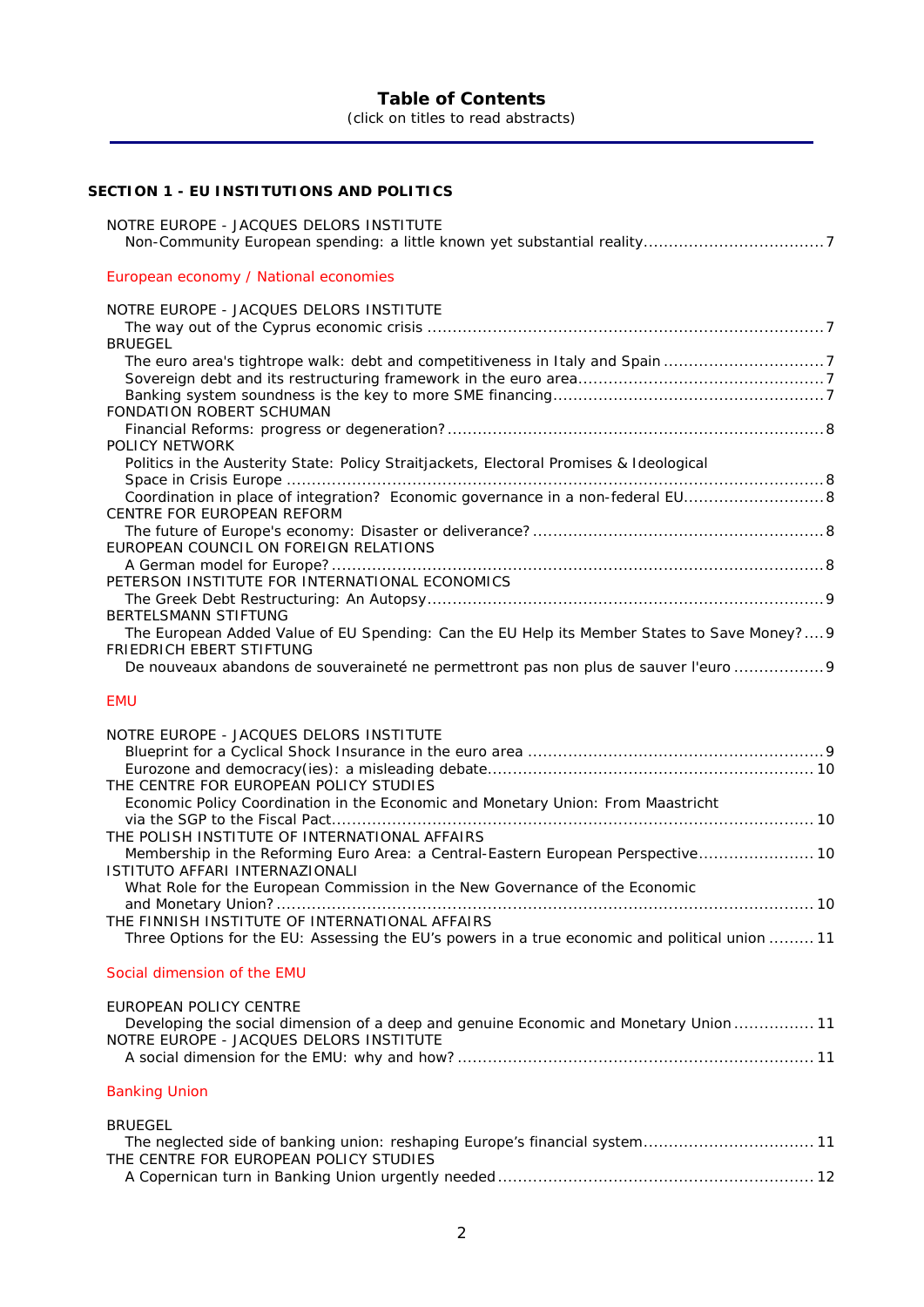| <b>EGMONT</b>                                                                                                                                                          |  |
|------------------------------------------------------------------------------------------------------------------------------------------------------------------------|--|
| What if the Next Financial Crisis Hits the Banking Union? A Call for an "If All Else Fails" Clause  12<br>INSTITUT FRANÇAIS DES RELATIONS INTERNATIONALES              |  |
| <b>European Semester</b>                                                                                                                                               |  |
| <b>BRUEGEL</b>                                                                                                                                                         |  |
|                                                                                                                                                                        |  |
| THE INSTITUTE OF INTERNATIONAL AND EUROPEAN AFFAIRS<br>Democratic Legitimacy and Accountability: The European Semester and the Irish Budget 13                         |  |
| Growth                                                                                                                                                                 |  |
| THE CENTRE FOR EUROPEAN POLICY STUDIES                                                                                                                                 |  |
|                                                                                                                                                                        |  |
|                                                                                                                                                                        |  |
| COLLEGE OF EUROPE                                                                                                                                                      |  |
| European Integration and Europeanisation: Benefits and Disadvantages for Business  13<br>MADARIAGA                                                                     |  |
|                                                                                                                                                                        |  |
| FONDATION ROBERT SCHUMAN                                                                                                                                               |  |
| Labour Costs and Crisis Management in the Euro Zone: A Reinterpretation of                                                                                             |  |
| STIFTUNG WISSENSCHAFT UND POLITIK                                                                                                                                      |  |
| Neuer Anlauf für die Eurozone. Drei Maßnahmen würden kurzfristige Risiken mildern                                                                                      |  |
|                                                                                                                                                                        |  |
| DEUTSCHE GESELLSCHAFT FÜR AUSWÄRTIGE POLITIK                                                                                                                           |  |
| Investing Our Way Out of the Crisis? The debate over how public investment banks                                                                                       |  |
| CENTRE FOR EUROPEAN STUDIES / INSTITUT DER DEUTSCHEN WIRTSCHAFT KÖLN<br>Smart Fiscal Consolidation: A Strategy for Achieving Sustainable Public Finances and Growth 15 |  |
| Youth employment initiative                                                                                                                                            |  |
| FRIEDRICH EBERT STIFTUNG                                                                                                                                               |  |
| A long overdue signal to Europe's youth: Opportunities and obstacles to implementation                                                                                 |  |
|                                                                                                                                                                        |  |
| Simplification of regulation                                                                                                                                           |  |
| THE CENTRE FOR EUROPEAN POLICY STUDIES                                                                                                                                 |  |
|                                                                                                                                                                        |  |
| Energy / Natural resources                                                                                                                                             |  |
| NOTRE EUROPE - JACQUES DELORS INSTITUTE                                                                                                                                |  |
| <b>BRUEGEL</b>                                                                                                                                                         |  |
|                                                                                                                                                                        |  |
| EUROPEAN POLICY CENTRE                                                                                                                                                 |  |
| Risky resources - Time to frame an EU approach to meeting the resource challenge 16<br>THE CENTRE FOR EUROPEAN POLICY STUDIES                                          |  |
| Deploying the Energy Incentive: Reinforcing EU Integration in South-East Europe 16<br>THE POLISH INSTITUTE OF INTERNATIONAL AFFAIRS                                    |  |
| How to Fix the European Shale Gas Debate? Lessons Learned from Public Consultations                                                                                    |  |
|                                                                                                                                                                        |  |
| STIFTUNG WISSENSCHAFT UND POLITIK<br>Shale Gas for a Better Climate? The US Fracking Revolution Challenges European                                                    |  |
|                                                                                                                                                                        |  |
| ISTITUTO AFFARI INTERNAZIONALI                                                                                                                                         |  |
| Energy and Politics: Behind the Scenes of the Nabucco-TAP Competition 17                                                                                               |  |
| THE GERMAN MARSHALL FUND OF THE US                                                                                                                                     |  |
|                                                                                                                                                                        |  |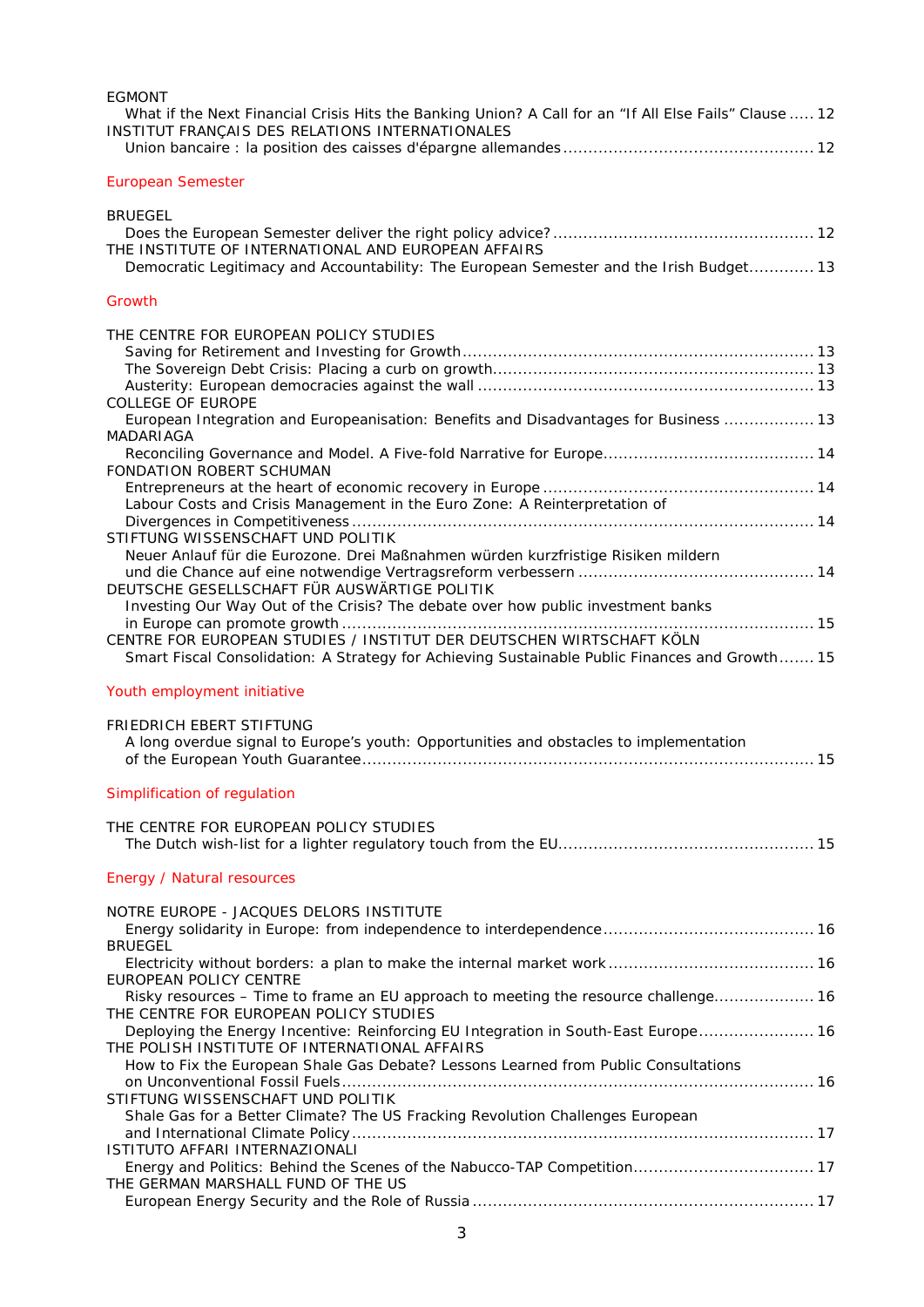| Managing Newfound Hydrocarbon Wealth: Macroeconomic Policy Challenges<br>CENTRE FOR EUROPEAN REFORM<br>INSTITUT FRANÇAIS DES RELATIONS INTERNATIONALES                                                                             |    |
|------------------------------------------------------------------------------------------------------------------------------------------------------------------------------------------------------------------------------------|----|
| KIEL INSTITUTE FOR THE WORLD ECONOMY                                                                                                                                                                                               |    |
| <b>Defence</b>                                                                                                                                                                                                                     |    |
| STIFTUNG WISSENSCHAFT UND POLITIK<br>A Doable Agenda for the European Defence Council 2013: Three Proposals  19<br>EU INSTITUTE FOR SECURITY STUDIES                                                                               |    |
| <b>EGMONT</b>                                                                                                                                                                                                                      |    |
| More Competitive, More Efficient? The 2013 European Commission Defence Communication  19<br>INSTITUT DE RELATIONS INTERNATIONALES ET STRATÉGIQUES<br>European Commission communication on the defence and security sector: towards |    |
|                                                                                                                                                                                                                                    |    |
|                                                                                                                                                                                                                                    |    |
| THE CENTRE FOR EUROPEAN POLICY STUDIES                                                                                                                                                                                             |    |
| THE POLISH INSTITUTE OF INTERNATIONAL AFFAIRS                                                                                                                                                                                      |    |
| Rethinking Conventional Arms Control in Europe: A Transparency-Centred Approach 20<br>CENTRE FOR EUROPEAN REFORM                                                                                                                   |    |
|                                                                                                                                                                                                                                    |    |
| EUROPEAN COUNCIL ON FOREIGN RELATIONS                                                                                                                                                                                              |    |
| Security / Justice and Home Affairs                                                                                                                                                                                                |    |
|                                                                                                                                                                                                                                    |    |
|                                                                                                                                                                                                                                    |    |
| EUROPEAN POLICY CENTRE                                                                                                                                                                                                             |    |
|                                                                                                                                                                                                                                    |    |
| THE CENTRE FOR EUROPEAN POLICY STUDIES<br>The EU's Paradoxical Efforts at Tracking the Financing of Terrorism: From criticism                                                                                                      |    |
| to imitation of dataveillance                                                                                                                                                                                                      | 21 |
| ISTITUTO AFFARI INTERNAZIONALI                                                                                                                                                                                                     |    |
| The EU's Crisis Management After Lisbon: Addressing New Security Challenges                                                                                                                                                        |    |
| EU INSTITUTE FOR SECURITY STUDIES                                                                                                                                                                                                  |    |
|                                                                                                                                                                                                                                    |    |
| <b>EU Member States - European Politics</b>                                                                                                                                                                                        |    |
| REAL INSTITUTO ELCANO / THE POLISH INSTITUTE OF INTERNATIONAL AFFAIRS                                                                                                                                                              |    |
|                                                                                                                                                                                                                                    |    |
| BARCELONA CENTRE FOR INTERNATIONAL AFFAIRS<br>Spain in focus - Spain's Party System. The Nobody-Wins Situation / The End                                                                                                           |    |
|                                                                                                                                                                                                                                    |    |
| STIFTUNG WISSENSCHAFT UND POLITIK                                                                                                                                                                                                  |    |
| Katalonien auf dem Weg in die Unabhängigkeit? Der Schlüssel liegt in Madrid 22<br>NOTRE EUROPE - JACQUES DELORS INSTITUTE                                                                                                          |    |
| FONDATION ROBERT SCHUMAN                                                                                                                                                                                                           |    |
| STIFTUNG WISSENSCHAFT UND POLITIK                                                                                                                                                                                                  |    |
| Europe without Britain: Assessing the Impact on the EU of a British Withdrawal 23<br>THE GERMAN MARSHALL FUND OF THE US                                                                                                            |    |
| The Power of Ideas: Why Germany is so Different and What it Means for the World 23<br><b>BRUEGEL</b>                                                                                                                               |    |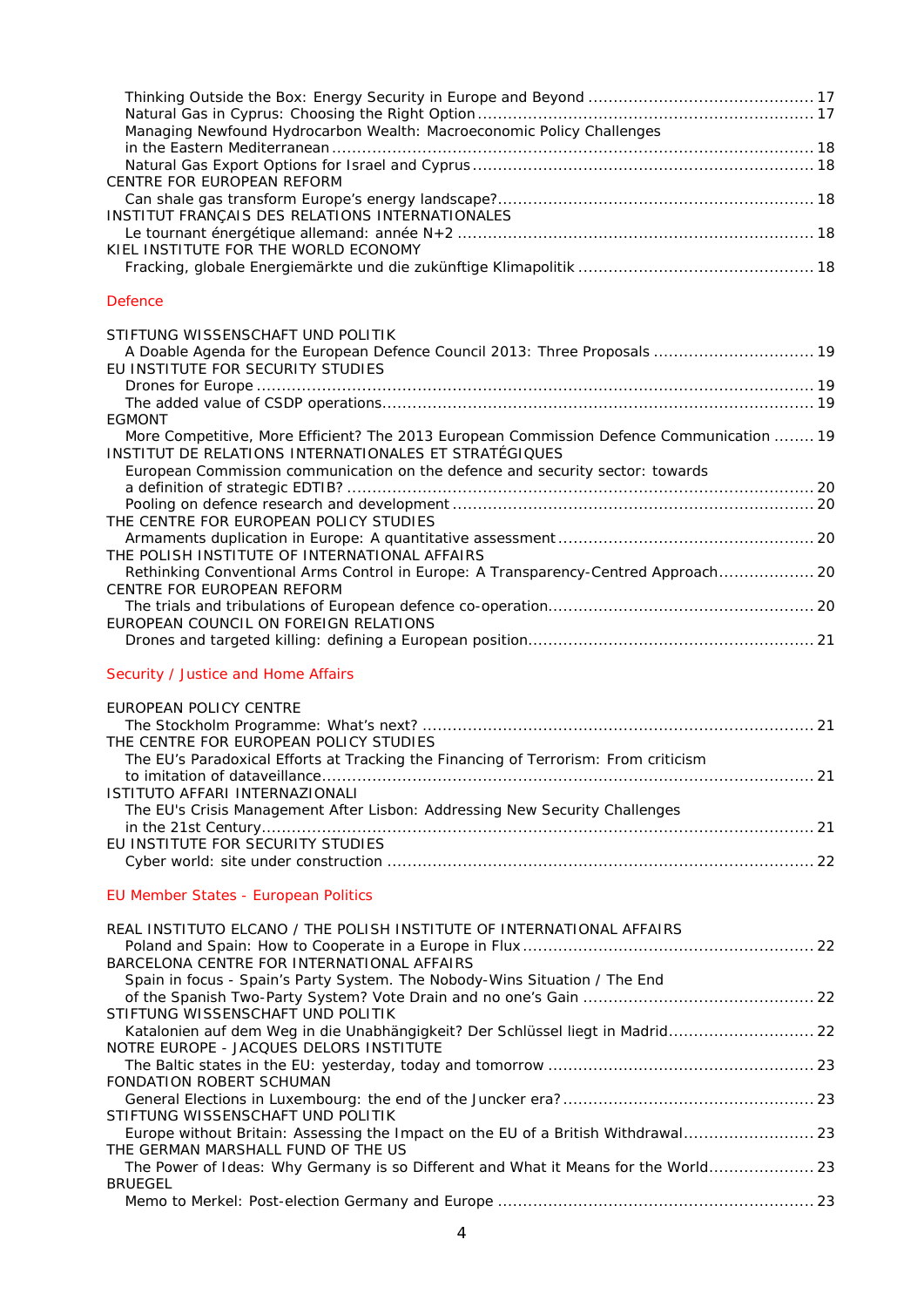| EUROPEAN COUNCIL ON FOREIGN RELATIONS                                                                             |  |
|-------------------------------------------------------------------------------------------------------------------|--|
|                                                                                                                   |  |
| FRIEDRICH EBERT STIFTUNG                                                                                          |  |
| CENTRE FOR EUROPEAN STUDIES / KONRAD ADENAUER STIFTUNG                                                            |  |
| Exposing the Demagoges: Right-wing and National Populist Parties in Europe 24<br><b>DEMOS</b>                     |  |
|                                                                                                                   |  |
| European Parliament - Elections 2014                                                                              |  |
| <b>EUROPEAN POLICY CENTRE</b>                                                                                     |  |
| The European Parliament elections 2014 - Watershed or, again, washed out? 25                                      |  |
| EPIN / THE CENTRE FOR EUROPEAN POLICY STUDIES                                                                     |  |
|                                                                                                                   |  |
| THE CENTRE FOR EUROPEAN POLICY STUDIES                                                                            |  |
| The 'Lisbonisation' of the European Parliament: Assessing progress, shortcomings and                              |  |
| challenges for democratic accountability in the area of freedom, security and justice 25<br><b>POLICY NETWORK</b> |  |
| A New Promise for Europe: How the elections to the European Parliament can stop Eurosion 25                       |  |
| SWEDISH INSTITUTE FOR EUROPEAN POLICY STUDIES                                                                     |  |
| Why the 2014 European Elections Matter: Ten Key Votes in the 2009-2013                                            |  |
|                                                                                                                   |  |
| Digital Economy / Digital Agenda                                                                                  |  |
|                                                                                                                   |  |
| LITHUANIAN FREE MARKET INSTITUTE                                                                                  |  |
| <b>SECTION 2 - EXTERNAL RELATIONS</b>                                                                             |  |
|                                                                                                                   |  |
| EU-US trade agreement                                                                                             |  |
| THE POLISH INSTITUTE OF INTERNATIONAL AFFAIRS                                                                     |  |
| Ripping into TTIP? Debates Surrounding the Upcoming EU-U.S. Negotiations  27                                      |  |
| BERTELSMANN STIFTUNG / ATLANTIC COUNCIL                                                                           |  |
|                                                                                                                   |  |
| <b>Arctic</b>                                                                                                     |  |
| THE FINNISH INSTITUTE OF INTERNATIONAL AFFAIRS                                                                    |  |
| The Global Arctic: The Growing Arctic Interests of Russia, China, the United States and the                       |  |
| EU INSTITUTE FOR SECURITY STUDIES                                                                                 |  |
|                                                                                                                   |  |
| INSTITUT EUROPÉEN DES RELATIONS INTERNATIONALES                                                                   |  |
| Géostratégie arctique : les incidences stratégiques du réchauffement climatique 28                                |  |
| Iceland                                                                                                           |  |
| THE FINNISH INSTITUTE OF INTERNATIONAL AFFAIRS                                                                    |  |
|                                                                                                                   |  |
| Bosnia and Herzegovina                                                                                            |  |
|                                                                                                                   |  |
| HELLENIC FOUNDATION FOR EUROPEAN AND FOREIGN POLICY                                                               |  |
| Euro-Mediterranean relations                                                                                      |  |
| MEDPRO / THE CENTRE FOR EUROPEAN POLICY STUDIES                                                                   |  |
| Scenarios Assessment and Transitions towards a Sustainable Euro-Mediterranean in 2030  28                         |  |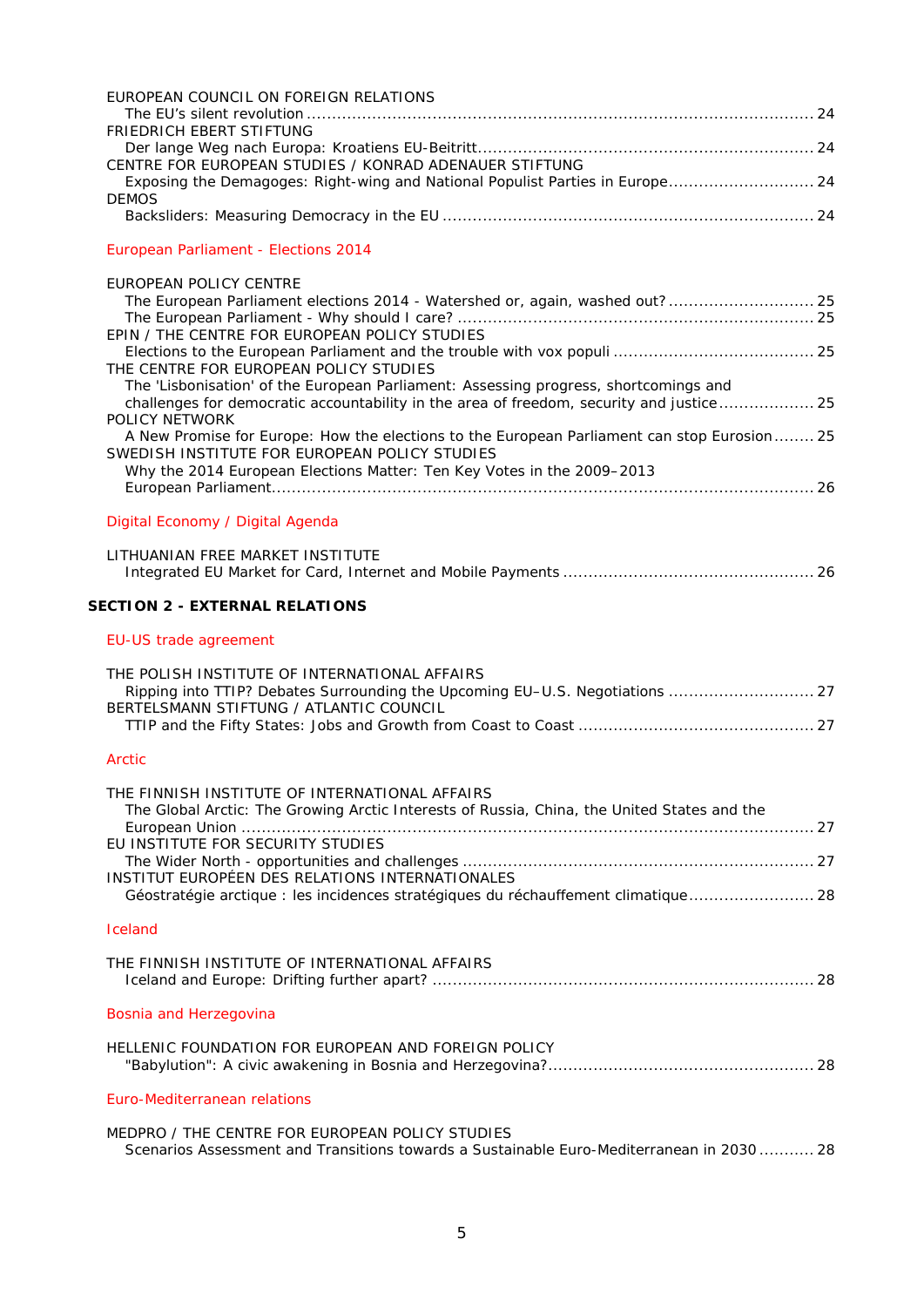# **[Turkey](#page-28-0)**

| CHATHAM HOUSE                                   |  |
|-------------------------------------------------|--|
|                                                 |  |
| INSTITUT FRANÇAIS DES RELATIONS INTERNATIONALES |  |
|                                                 |  |
| CARNEGIE EUROPE                                 |  |
|                                                 |  |

# [Syria](#page-28-7)

| THE CENTRE FOR EUROPEAN POLICY STUDIES |  |
|----------------------------------------|--|
|                                        |  |
| EUROPEAN COUNCIL ON FOREIGN RELATIONS  |  |
|                                        |  |
| FU INSTITUTE FOR SECURITY STUDIES      |  |
|                                        |  |
| FRIEDRICH EBERT STIFTUNG               |  |
|                                        |  |

# [China](#page-29-6)

| FUROPEAN COUNCIL ON FORFIGN RELATIONS      |  |
|--------------------------------------------|--|
|                                            |  |
| <b>FRIENDS OF EUROPE</b>                   |  |
|                                            |  |
| BARCELONA CENTRE FOR INTERNATIONAL AFFAIRS |  |
|                                            |  |

# **SPECIAL FOCUS - [Eastern Partnership](#page-31-0)**

| CENTRE FOR EASTERN STUDIES / EUROPEUM / HUNGARIAN INSTITUTE FOR INTERNATIONAL AFFAIRS<br>/ RESEARCH CENTER OF THE SLOVAK FOREIGN POLICY ASSOCIATION |
|-----------------------------------------------------------------------------------------------------------------------------------------------------|
|                                                                                                                                                     |
|                                                                                                                                                     |
| THE POLISH INSTITUTE OF INTERNATIONAL AFFAIRS                                                                                                       |
|                                                                                                                                                     |
| Belarus in the CES: Advantages and Disadvantages of Economic Integration  32                                                                        |
| THE CENTRE FOR EUROPEAN POLICY STUDIES                                                                                                              |
| Putin's grand design to destroy the EU's Eastern Partnership and replace it                                                                         |
|                                                                                                                                                     |
| CENTRE FOR EASTERN STUDIES                                                                                                                          |
| Partnership in times of crisis. Challenges for the Eastern European countries'                                                                      |
|                                                                                                                                                     |
| Eurasian integration. Russia's attempt at the economic unification of the Post-Soviet area  33                                                      |
|                                                                                                                                                     |
| <b>CHATMAN HOUSE</b>                                                                                                                                |
|                                                                                                                                                     |
| PETERSON INSTITUTE FOR INTERNATIONAL ECONOMICS                                                                                                      |
|                                                                                                                                                     |
| INTERNATIONAL CRISIS GROUP                                                                                                                          |
|                                                                                                                                                     |
| <b>FRIEDRICH EBERT STIFTUNG</b>                                                                                                                     |
| The Republic of Moldova in the Eastern Partnership: From »Poster Child« to »Problem Child«?  34                                                     |
|                                                                                                                                                     |
|                                                                                                                                                     |

# **[REGARDS CROISÉS](#page-34-0)**

| SWEDISH INSTITUTE FOR EUROPEAN POLICY STUDIES                                          |  |
|----------------------------------------------------------------------------------------|--|
| The First Leadership Test: What to Expect from the Lithuanian Presidency of the EU  35 |  |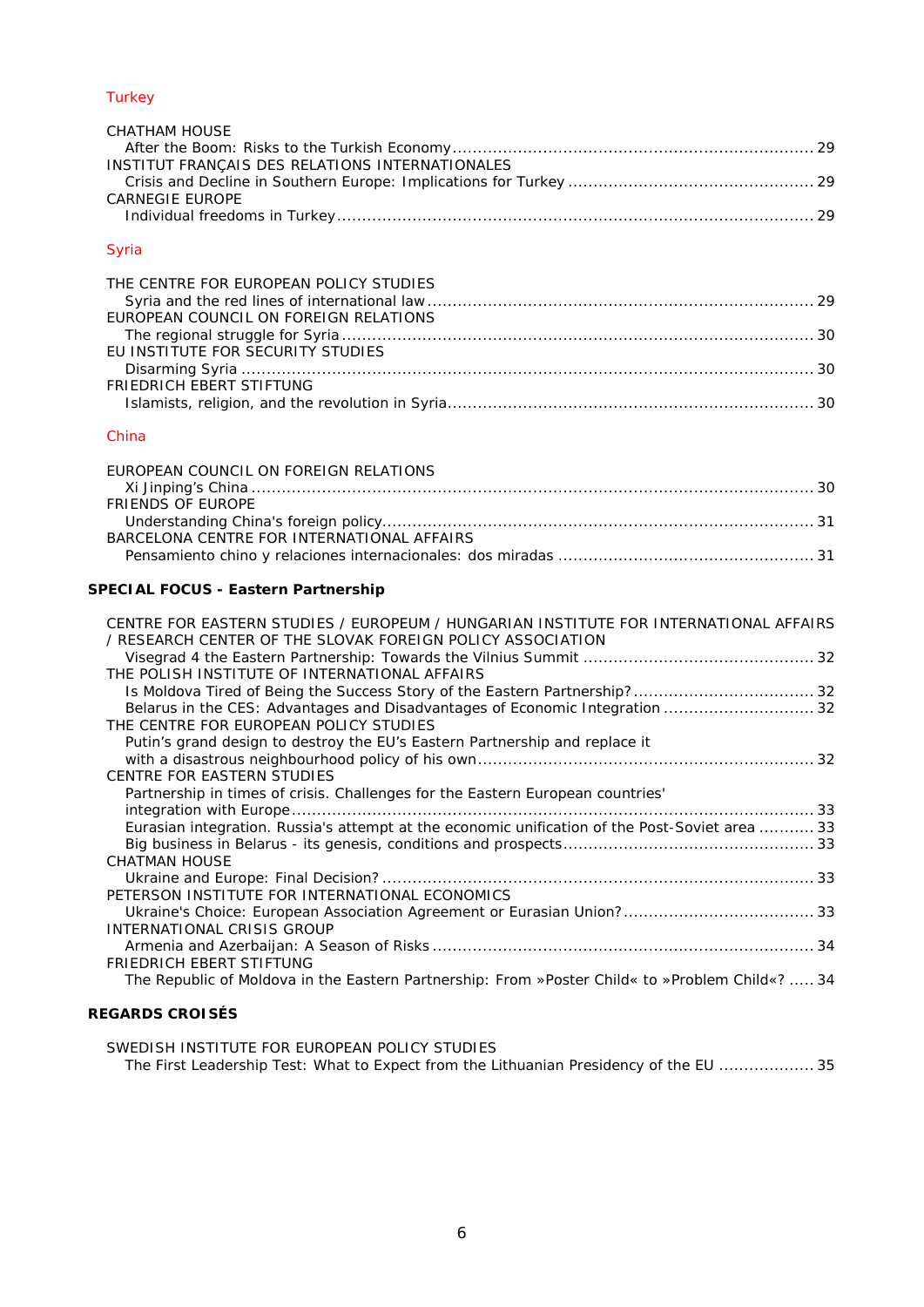# <span id="page-6-0"></span>**SECTION 1 - EU INSTITUTIONS AND POLITICS**

# <span id="page-6-1"></span>NOTRE EUROPE - JACQUES DELORS INSTITUTE

# <span id="page-6-2"></span>**Non-Community European spending: a little known yet substantial reality**

by Amélie Barbier-Gauchard 3 September 2013 [link to the article](http://www.notre-europe.eu/media/noncommunityeuropeanspending-barbier-gauchard-ne-jdi-aug13.pdf) (available in English and French)

'Non-Community European spending' (€7.7 billion in 2011, primarily concentrated in the areas of research and development, competitiveness and innovation, but also in external relations) testifies to certain member states' wish to overcome the political hurdles that can exist within the EU.

#### <span id="page-6-3"></span>*European economy / National economies*

<span id="page-6-4"></span>NOTRE EUROPE - JACQUES DELORS INSTITUTE

#### <span id="page-6-5"></span>**The way out of the Cyprus economic crisis**

by Andreas Theophanous 10 September 2013 [link to the article](http://www.notre-europe.eu/media/thewayoutofthecypruscrisistheophanous-ne-jdisept2013.pdf)

The president of the Cyprus Center for European and International Affairs, Andreas Theophanous, sees only two ways out of the crisis for Cyprus: a Marshall plan with emergency liquidity assistance, or a possible temporary exit of Cyprus from the euro area.

<span id="page-6-6"></span>**BRUEGEL** 

#### <span id="page-6-7"></span>**The euro area's tightrope walk: debt and competitiveness in Italy and Spain**

by Zsolt Darvas 3 September 2013 [link to the article](http://www.bruegel.org/publications/publication-detail/publication/790-the-euro-areas-tightrope-walk-debt-and-competitiveness-in-italy-and-spain/)

Analysing the impact of various inflation scenarios on public debt sustainability in Italy and Spain, the author argues that the case for a primary budget surplus greater than 5% is very weak. He also argues that euro area inflation not below the 2% target would weaken the euro exchange rate, thereby facilitating further intra-euro adjustment.

#### <span id="page-6-8"></span>**Sovereign debt and its restructuring framework in the euro area**

by Ashoka Mody 12 August 2013 [link to the article](http://www.bruegel.org/publications/publication-detail/publication/788-sovereign-debt-and-its-restructuring-framework-in-the-euro-area/)

The author argues for a debt-equity swap at the level of sovereign debt: sovereign debt should be recognised as equity (a residual claim on the sovereign) and the debt burden automatically lowered upon the breach of contractually-specified thresholds.

# <span id="page-6-9"></span>**Banking system soundness is the key to more SME financing**

by Zsolt Darvas 15 July 2013 [link to the article](http://www.bruegel.org/publications/publication-detail/publication/785-banking-system-soundness-is-the-key-to-more-sme-financing/)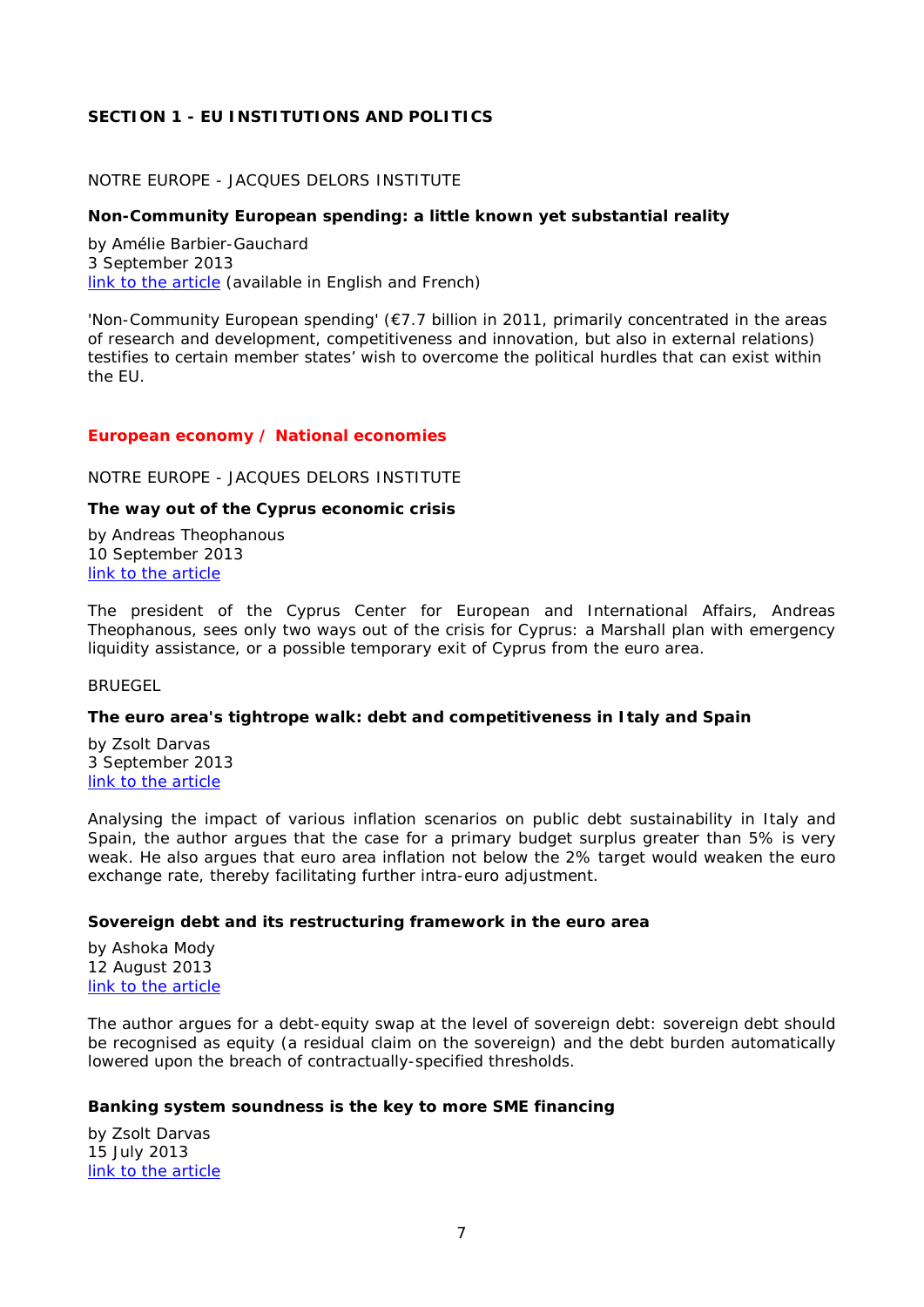Without repairing bank balance sheets and resuming economic growth, initiatives to help SMEs get access to finance will have limited success. The ECB can foster bank recapitalisation by performing in the toughest possible way the asset quality review before it takes over the single supervisory role.

<span id="page-7-0"></span>FONDATION ROBERT SCHUMAN

# <span id="page-7-1"></span>**Financial Reforms: progress or degeneration?**

by Hubert Rodarie 18 July 2013 [link to the article](http://www.robert-schuman.eu/en/doc/questions-d-europe/qe-286-en.pdf) (available in English and French)

The author makes a rather negative assessment of the reforms implemented in the wake of the 2008 financial crisis, arguing that accounting standards and prudential regulations have failed to change market complexity and actor's risk-gauging behaviour.

<span id="page-7-2"></span>POLICY NETWORK

# <span id="page-7-3"></span>**Politics in the Austerity State: Policy Straitjackets, Electoral Promises & Ideological Space in Crisis Europe**

by Olaf Cramme 11 July 2013 [link to the article](http://www.policy-network.net/publications_detail.aspx?ID=4438)

With policymakers locked into policy 'straitjackets' brought about by globalisation, EU monetary union, and debt, a majority of Europeans appear to have accommodated themselves with this new settlement, voting for pragmatism and credibility over big ideological promises. Sharper political dividing lines can be drawn if parties highlight their discretionary spending choices rather than positioning on an austerity vs. growth divide.

# <span id="page-7-4"></span>**Coordination in place of integration? Economic governance in a non-federal EU**

by Renaud Thillaye 24 July 2013 [link to the article](http://www.policy-network.net/publications_detail.aspx?ID=4442)

Neither EU governments or citizens are ready to pool further sovereignty and resources as a way to strengthen the common currency and to improve the EU's delivering capacity. As a result, more attention needs to be paid to how the imbalances threatening the stability of the EU and its cohesion objective could be addressed within the existing boundaries of EU treaties, integrating wage and social developments into the EU supervision frameworks.

<span id="page-7-5"></span>CENTRE FOR EUROPEAN REFORM

# <span id="page-7-6"></span>**The future of Europe's economy: Disaster or deliverance?**

by Paul De Grauwe, George Magnus, Thomas Mayer and Holger Schmieding 18 September 2013 [link to the article](http://www.cer.org.uk/sites/default/files/publications/attachments/pdf/2013/rp_102-7811.pdf)

Four leading economists give widely divergent diagnoses of the Eurozone's problems and very different policy prescriptions. The EU's future could depend upon which is right.

# <span id="page-7-7"></span>EUROPEAN COUNCIL ON FOREIGN RELATIONS

# <span id="page-7-8"></span>**A German model for Europe?**

by Sebastian Dullien 1 July 2013 [link to the article](http://ecfr.eu/page/-/ECFR83_GERMANY_BRIEF_AW.pdf)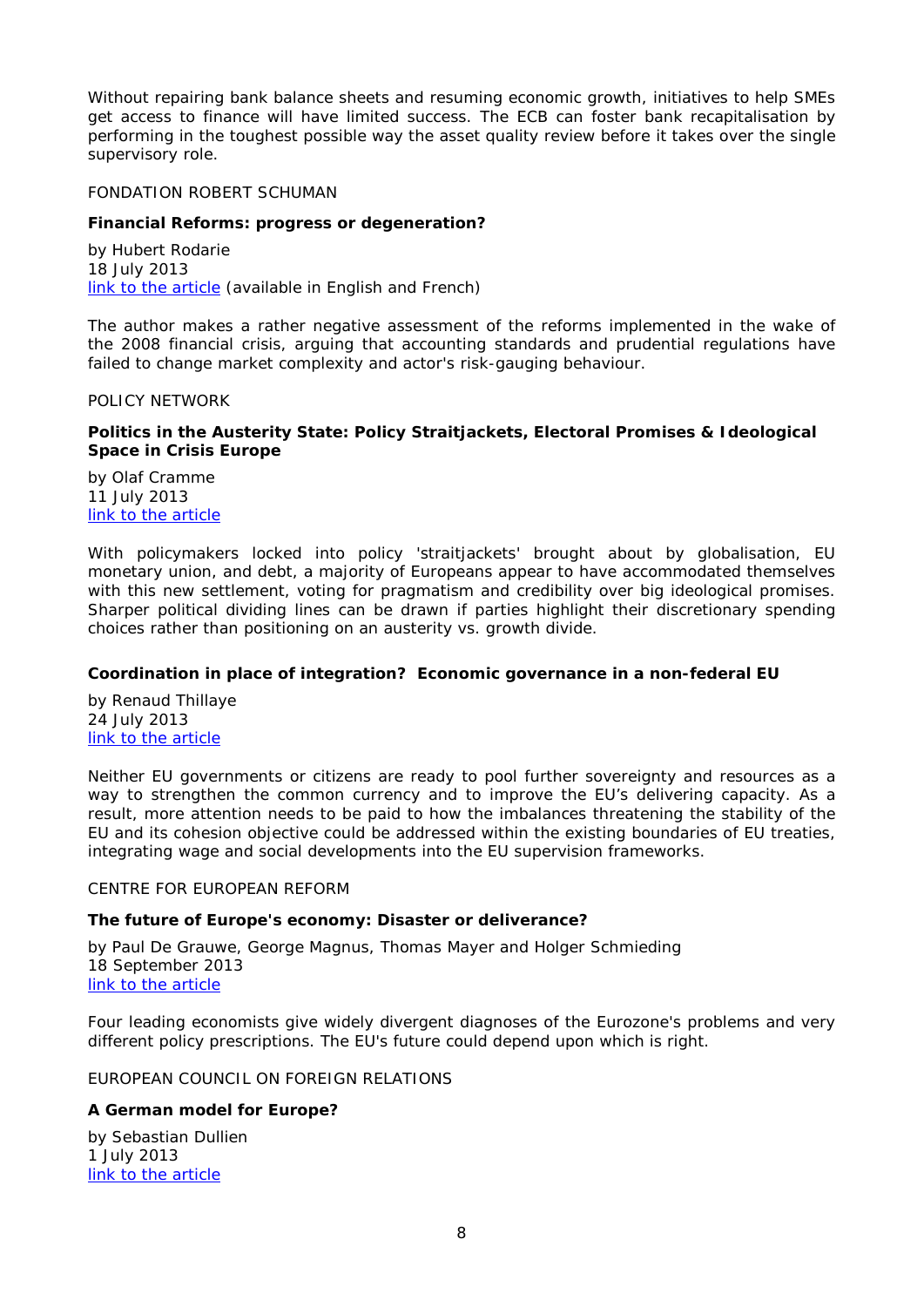Germany's growth, current account surplus and low unemployment are the product of a combination of nominal wage restraint, supported by labour market reforms, but also of severe spending restraints on research and development and education. The author argues that generalising Germany's example would erode technological progress and aggravate deflationary pressures.

#### <span id="page-8-0"></span>PETERSON INSTITUTE FOR INTERNATIONAL ECONOMICS

# <span id="page-8-1"></span>**The Greek Debt Restructuring: An Autopsy**

by Jeromin Zettelmeyer, Christoph Trebesch and Mitu Gulati August 2013 [link to the article](http://www.iie.com/publications/wp/wp13-8.pdf)

The Greek debt restructuring of 2012 achieved very large debt relief with minimal financial disruption, using a combination of new legal techniques, exceptionally large cash incentives, and official sector pressure on key creditors. The authors argue that it did so at a cost. The timing and design of the restructuring left money on the table from the perspective of Greece, created a large risk for European taxpayers, and set precedents - particularly in its very generous treatment of holdout creditors - that are likely to make future debt restructurings in Europe more difficult.

#### <span id="page-8-2"></span>BERTELSMANN STIFTUNG

#### <span id="page-8-3"></span>**The European Added Value of EU Spending: Can the EU Help its Member States to Save Money?**

July 2013 [link to the article](http://www.bertelsmann-stiftung.de/cps/rde/xbcr/SID-D2B6D576-38A5E19B/bst_engl/xcms_bst_dms_38323_38324_2.pdf)

The *Stiftung* argues that transferral of policies to the EU level actually saves national governments money. The added value calculation was applied to agricultural policy, which is already communitarised, as well as to foreign policy and defence.

#### <span id="page-8-4"></span>FRIEDRICH EBERT STIFTUNG

#### <span id="page-8-5"></span>**De nouveaux abandons de souveraineté ne permettront pas non plus de sauver l'euro**

by Fritz W. Scharpf July 2013 [link to the article](http://library.fes.de/pdf-files/bueros/paris/10152.pdf%20) (in French)

In this paper for the Paris office of the *Friederich Ebert Stiftung*, the former director of the Max Planck Institute argue that, contrary to the apparent consensus in Germany, further EU integration alone is not sufficient to tackle the crisis: the obsession with austerity also needs to be abandoned.

# <span id="page-8-6"></span>*EMU*

<span id="page-8-7"></span>NOTRE EUROPE - JACQUES DELORS INSTITUTE

#### <span id="page-8-8"></span>**Blueprint for a Cyclical Shock Insurance in the euro area**

by Henrik Enderlein, Jann Spiess and Lucas Guttenberg 27 September 2013 [link to the article](http://www.notre-europe.eu/media/blueprintforacyclicalshockinsurancene-jdisept2013.pdf) (available in English and French)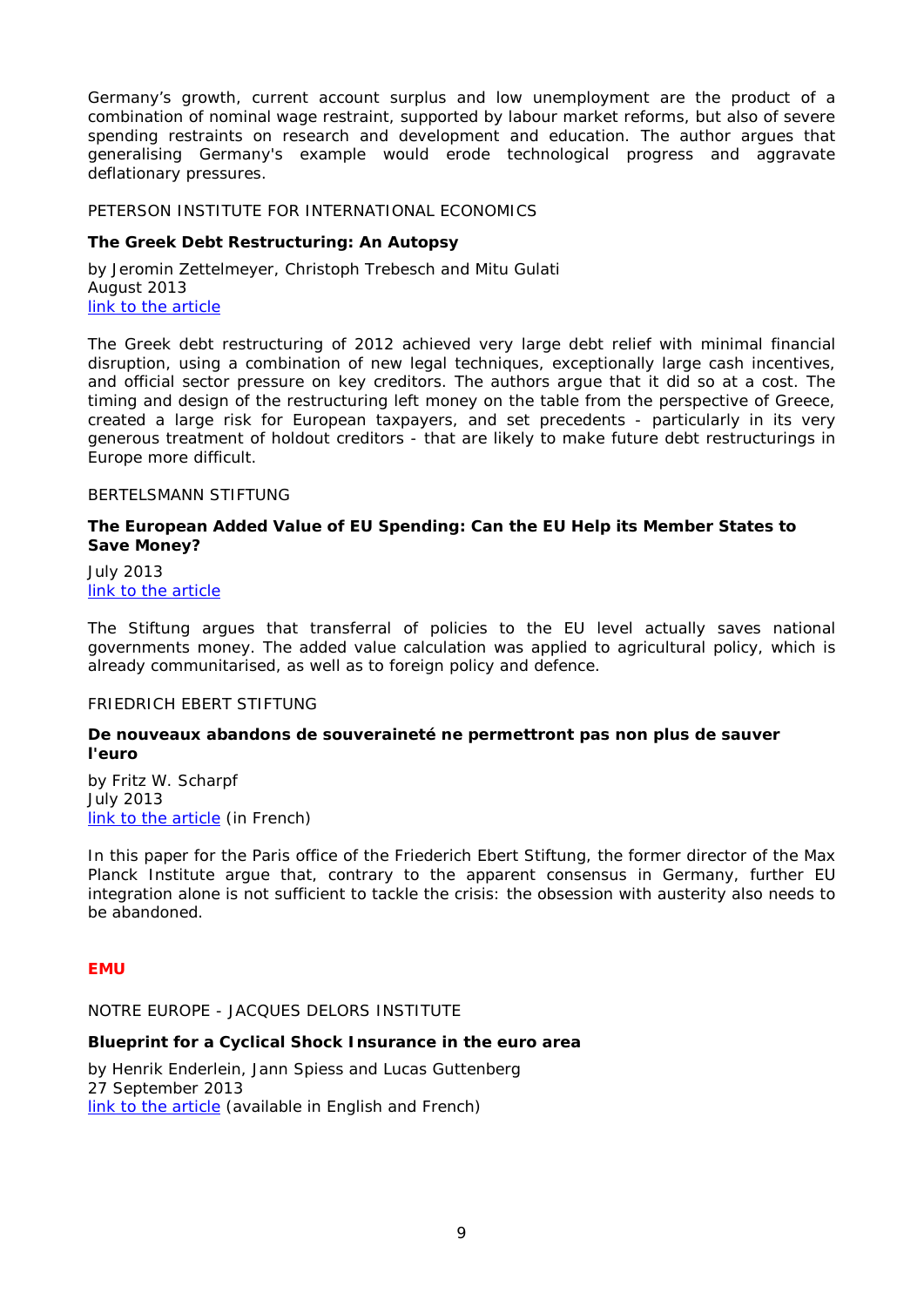This study presents the idea of a cyclical stabilization insurance fund, arguing that it could be a solution to the problem of business cycle mismatches in the euro area. The authors also contrast their proposal with some other proposals currently discussed, such as an unemployment insurance scheme. Finally, the authors run a simulation on how this scheme would have operated had it been in place during the first fifteen years of EMU.

# <span id="page-9-0"></span>**Eurozone and democracy(ies): a misleading debate**

by Yves Bertoncini 18 July 2013 [link to the article](http://www.notre-europe.eu/media/eurozone-and-democracy-ies-bertoncini-ne-jdi-july13.pdf) (available in English and French)

The author reviews the implication of the crisis on democracy and legitimacy in the EU, arguing *inter alia* that the democratic dimension of the euro area governance could be strengthened by a full-time president of the Eurogroup, a euro area subcommittee in the EP and more use of enhanced cooperation.

<span id="page-9-1"></span>THE CENTRE FOR EUROPEAN POLICY STUDIES

#### <span id="page-9-2"></span>**Economic Policy Coordination in the Economic and Monetary Union: From Maastricht via the SGP to the Fiscal Pact**

by Jørgen Mortensen 14 August 2013 [link to the article](http://www.ceps.be/book/economic-policy-coordination-economic-and-monetary-union-maastricht-sgp-fiscal-pact)

This paper situates the TSCG in the longer perspective of the sharing of competences for macroeconomic policy-making within the EU. It argues that the fiscal compact is not a definitive solution to the problem of finding the appropriate budgetary-monetary policy mix in EMU. Furthermore, it may increase the uncertainties on the distribution of the competences between the European Parliament and national parliaments and between the former and the Commission and the Council.

# <span id="page-9-3"></span>THE POLISH INSTITUTE OF INTERNATIONAL AFFAIRS

# <span id="page-9-4"></span>**Membership in the Reforming Euro Area: a Central-Eastern European Perspective**

by Agata Gostyńska, Paweł Tokarski, Patryk Toporowski and Damian Wnukowski 5 September 2013 [link to the article](http://www.pism.pl/files/?id_plik=14564)

The authors point out that the CEE countries, including Poland, should undertake the preparation of a precise cost-benefit analysis concerning euro adoption, taking into consideration the changing architecture and situation in the eurozone. Poland and the other 'pre-in' countries should also continue the real economic convergence process with the EMU.

#### <span id="page-9-5"></span>ISTITUTO AFFARI INTERNAZIONALI

#### <span id="page-9-6"></span>**What Role for the European Commission in the New Governance of the Economic and Monetary Union?**

by Roberto Cisotta 26 July 2013 [link to the article](http://www.iai.it/pdf/DocIAI/iaiwp1324.pdf)

In recent years, the Commission has gained strong powers vis-à-vis the Member States in areas such as the oversight of fiscal discipline. Against the grain of the current intergovernmental predominance, the author sees the Commission as the last reliable driving force towards a genuine European project and a safeguard of the common interest of EU and of the eurozone.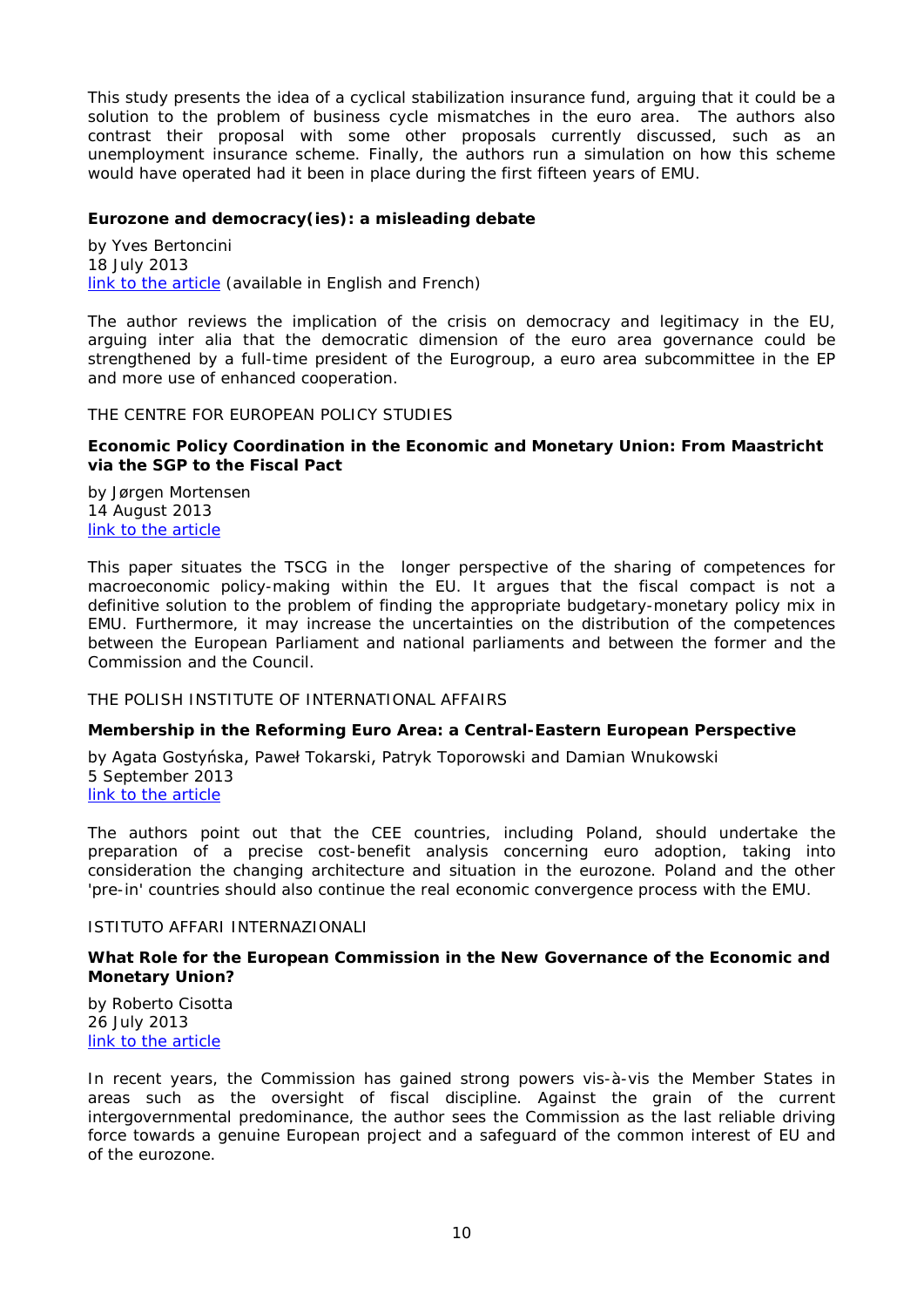#### <span id="page-10-0"></span>THE FINNISH INSTITUTE OF INTERNATIONAL AFFAIRS

# <span id="page-10-1"></span>**Three Options for the EU: Assessing the EU's powers in a true economic and political union**

by Teija Tiilikainen 18 September 2013 [link to the article](http://www.fiia.fi/en/publication/356/three_options_for_the_eu/)

This paper sets the adjustments made to the EU's economic and fiscal powers due to the economic and financial crisis in the perspective of the treaty-based division of powers and democratic control. In particular, the position of fiscal instruments outside the common budget might become increasingly controversial. However, jointly guaranteed debt and taxation powers might jeopardize the EU's stability and democratic legitimacy if carried out in the current political and institutional framework.

#### <span id="page-10-2"></span>*Social dimension of the EMU*

<span id="page-10-3"></span>EUROPEAN POLICY CENTRE

# <span id="page-10-4"></span>**Developing the social dimension of a deep and genuine Economic and Monetary Union**

by László Andor 13 September 2013 [link to the article](http://www.epc.eu/documents/uploads/pub_3707_developing_the_social_dimension.pdf)

In a paper for the EPC, Commissioner Andor makes proposals for systematic monitoring of key employment and social indicators as a way to boost the social dimension of Economic and Monetary Union.

<span id="page-10-5"></span>NOTRE EUROPE - JACQUES DELORS INSTITUTE

# <span id="page-10-6"></span>**A social dimension for the EMU: why and how?**

by Sofia Fernandes and Kristina Maslauskaite 18 September 2013 [link to the article](http://www.notre-europe.eu/media/socialdimensionsforeumfernandesmaslauskaitene-jdisept2013.pdf%20) (available in English and French)

The idea of adding a social dimension to the four often mentioned unions (economic, fiscal, banking and political) is articulated in this paper, arguing that the case for a social dimension is even stronger for the euro area in particular. With a view to decisions to be taken at the European Councils of October and December 2013, proposals are made in the areas of policy surveillance and coordination, labour mobility, unemployment insurance, minimum standards and others.

# <span id="page-10-7"></span>*Banking Union*

<span id="page-10-8"></span>**BRUEGEL** 

# <span id="page-10-9"></span>**The neglected side of banking union: reshaping Europe's financial system**

by André Sapir and Guntram B. Wolff 14 September 2013 [link to the article](http://www.bruegel.org/publications/publication-detail/publication/792-the-neglected-side-of-banking-union-reshaping-europes-financial-system/)

This policy contribution was presented at the informal ECOFIN in Vilnius. It starts from two basic points: first, the banking system needs to be credibly de-linked from the sovereigns and banks should operate more across borders. Europe needs fewer national champions. Second, other forms of financial intermediation need to be developed.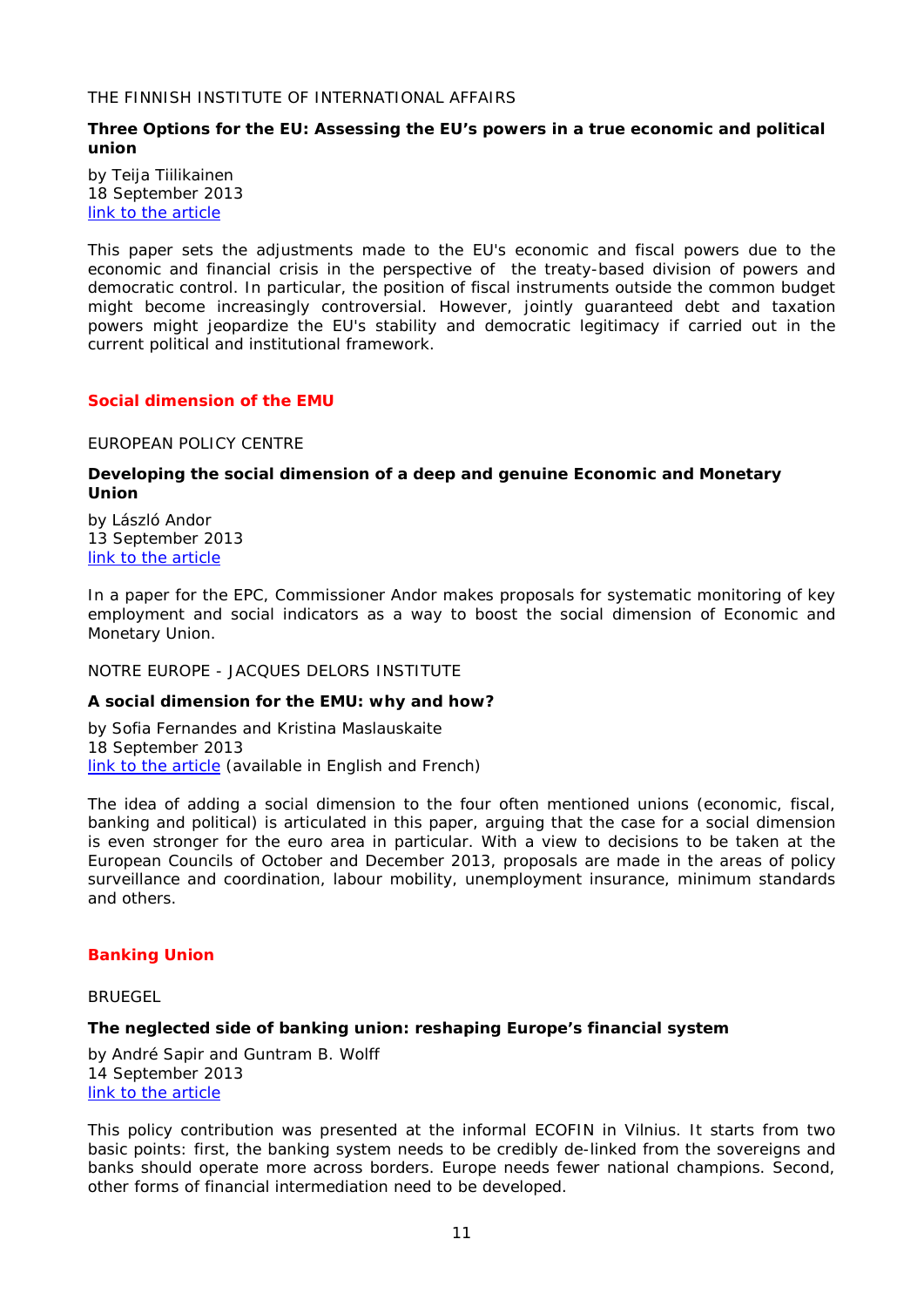## <span id="page-11-0"></span>THE CENTRE FOR EUROPEAN POLICY STUDIES

# <span id="page-11-1"></span>**A Copernican turn in Banking Union urgently needed**

by Thomas Mayer 16 July 2013 [link to the article](http://www.ceps.be/book/copernican-turn-banking-union-urgently-needed)

Despite broad agreement among central bankers, policy-makers and economists that creation of a Banking Union is essential for the survival of the euro, progress in building this union has been slow. This is largely due to the protracted fights over which government will be the payer of last resort when banks fail.

#### <span id="page-11-2"></span>EGMONT

#### <span id="page-11-3"></span>**What if the Next Financial Crisis Hits the Banking Union? A Call for an "If All Else Fails" Clause**

by Stijn Verhelst September 2013 [link to the article](http://www.egmontinstitute.be/papers/13/eur/EPB16.pdf)

The envisaged design of the Banking Union risks not being sufficient to deal with the next large-scale financial crisis. Therefore, an 'if all else fails' clause should be approved, stating that the Banking Union members can provide joint last resort financing to deal with a future crisis.

#### <span id="page-11-4"></span>INSTITUT FRANÇAIS DES RELATIONS INTERNATIONALES

# <span id="page-11-5"></span>**Union bancaire : la position des caisses d'épargne allemandes**

by Georg Fahrenschon July 2013 [link to the article](http://www.ifri.org/index.php?page=detail-contribution&id=7749&id_provenance=97) (in French)

The French IFRI hosts a paper by the Chairman of the *Deutscher Sparkassen- und Giroverband* where he makes a plea for responsible risk-taking and for bank operations rooted in the needs of the real economy and SMEs. Entrusting the ECB with supervisory functions, he argues, would require a treaty change and a careful separation of powers within the ECB itself. A single resolution mechanism should only apply to cross-border banks.

# <span id="page-11-6"></span>*European Semester*

<span id="page-11-7"></span>**BRUEGEL** 

# <span id="page-11-8"></span>**Does the European Semester deliver the right policy advice?**

by Zsolt Darvas and Erkki Vihriälä 20 September 2013 [link to the article](http://www.bruegel.org/publications/publication-detail/publication/793-does-the-european-semester-deliver-the-right-policy-advice/)

The July European Council euro area recommendations recognise a number of fiscal and macro structural challenges, but do not fully exploit the options made possible by the European economic governance framework, this paper says. One drawback is that the recommendations do not give enough weight to symmetric intra-euro area adjustments.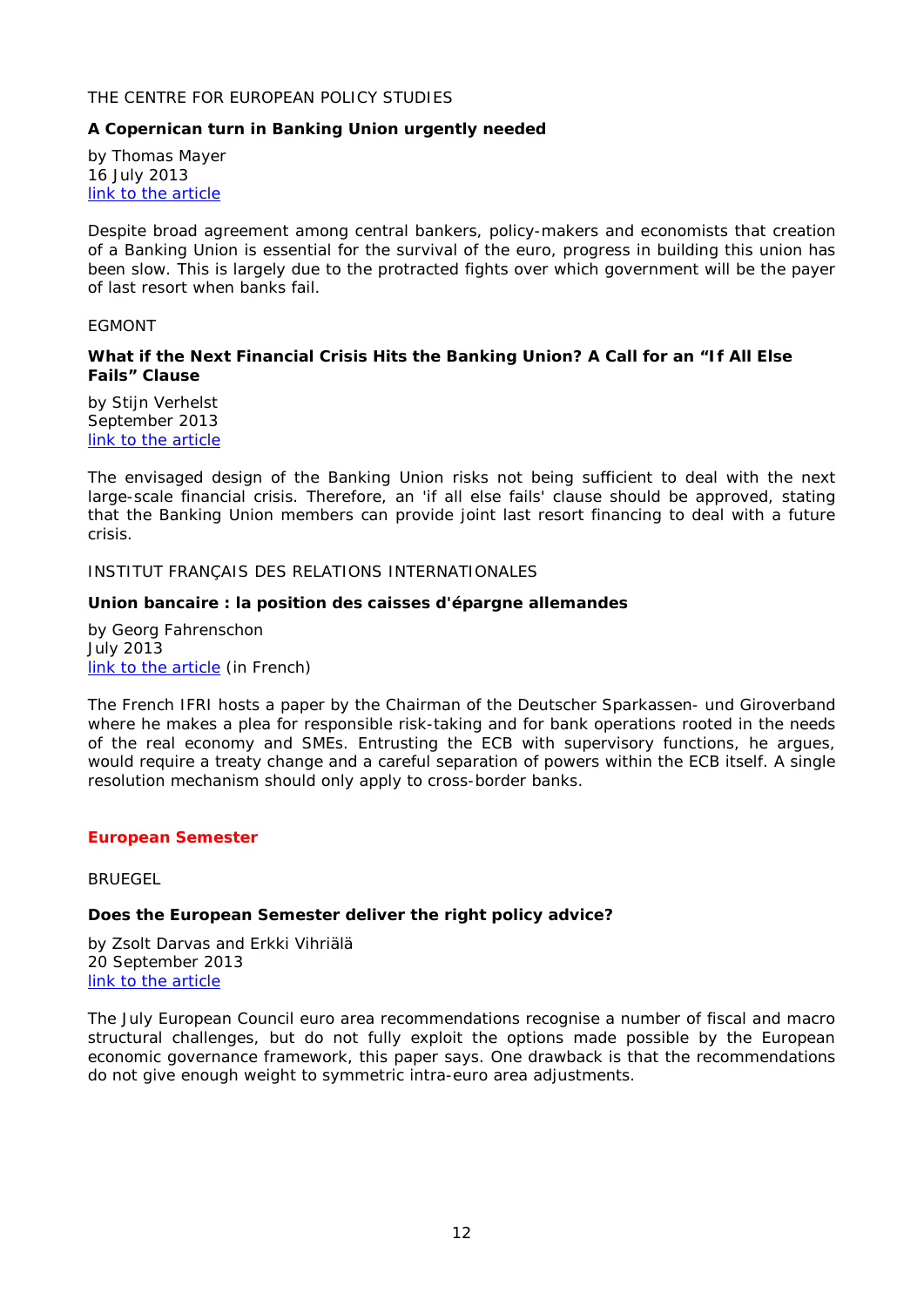# <span id="page-12-0"></span>THE INSTITUTE OF INTERNATIONAL AND EUROPEAN AFFAIRS

# <span id="page-12-1"></span>**Democratic Legitimacy and Accountability: The European Semester and the Irish Budget**

by Alan Dukes 2 September 2013 [link to the article](http://www.iiea.com/ftp/Publications/Democratic_Legitimacy_and_Accountability_Economic%20Governance%20Paper%205_iiea-2013.pdf)

Recent European legislation has meant that the Irish budget will no longer be published in December, but in October, in line with other European national budgets. This paper considers these recent reforms to European Economic Governance and their implications for the Irish budget-making process.

#### <span id="page-12-2"></span>*Growth*

<span id="page-12-3"></span>THE CENTRE FOR EUROPEAN POLICY STUDIES

#### <span id="page-12-4"></span>**Saving for Retirement and Investing for Growth**

by Mirzha de Manuel 18 September 2013 [link to the article](http://www.ceps.be/book/SFR)

This report considers the potential to steer household financial wealth towards long-term investing, which would achieve two goals at once: higher growth and higher pensions. The report also considers prudential rules for insurers and pension funds and the potential to build a single market for less-liquid funds, occupational and personal pensions, with improved investor protection.

# <span id="page-12-5"></span>**The Sovereign Debt Crisis: Placing a curb on growth**

by Anton Brender, Florence Pisani and Emile Gagna 18 September 2013 [link to the article](http://www.ceps.be/book/sovereign-debt-crisis-placing-curb-growth-updated-edition)

In a previous study the same authors explored the paradox of the public sector being at the same time the provider of riskless assets and the potential source of systemic risks. In this second edition, Brender and his colleagues argue that sovereign debt is in crisis not only in the euro area but also in the US and Japan, where the crisis is at present only latent.

# <span id="page-12-6"></span>**Austerity: European democracies against the wall**

by Lorenzo Bini Smaghi 10 July 2013 [link to the article](http://www.ceps.be/book/austerity-european-democracies-against-wall)

Bini Smaghi notes that democratically elected officials are loathe to take unpopular decisions that could jeopardise their re-election. Emergency thus becomes the engine of political action. As a consequence, the cure in the form of austerity gives rise to populist movements and endangers democracy.

<span id="page-12-7"></span>COLLEGE OF EUROPE

#### <span id="page-12-8"></span>**European Integration and Europeanisation: Benefits and Disadvantages for Business**

by Joanna Dreger and Aimé Heene September 2013 [link to the article](https://www.coleurope.eu/system/files_force/research-paper/beep29_0.pdf)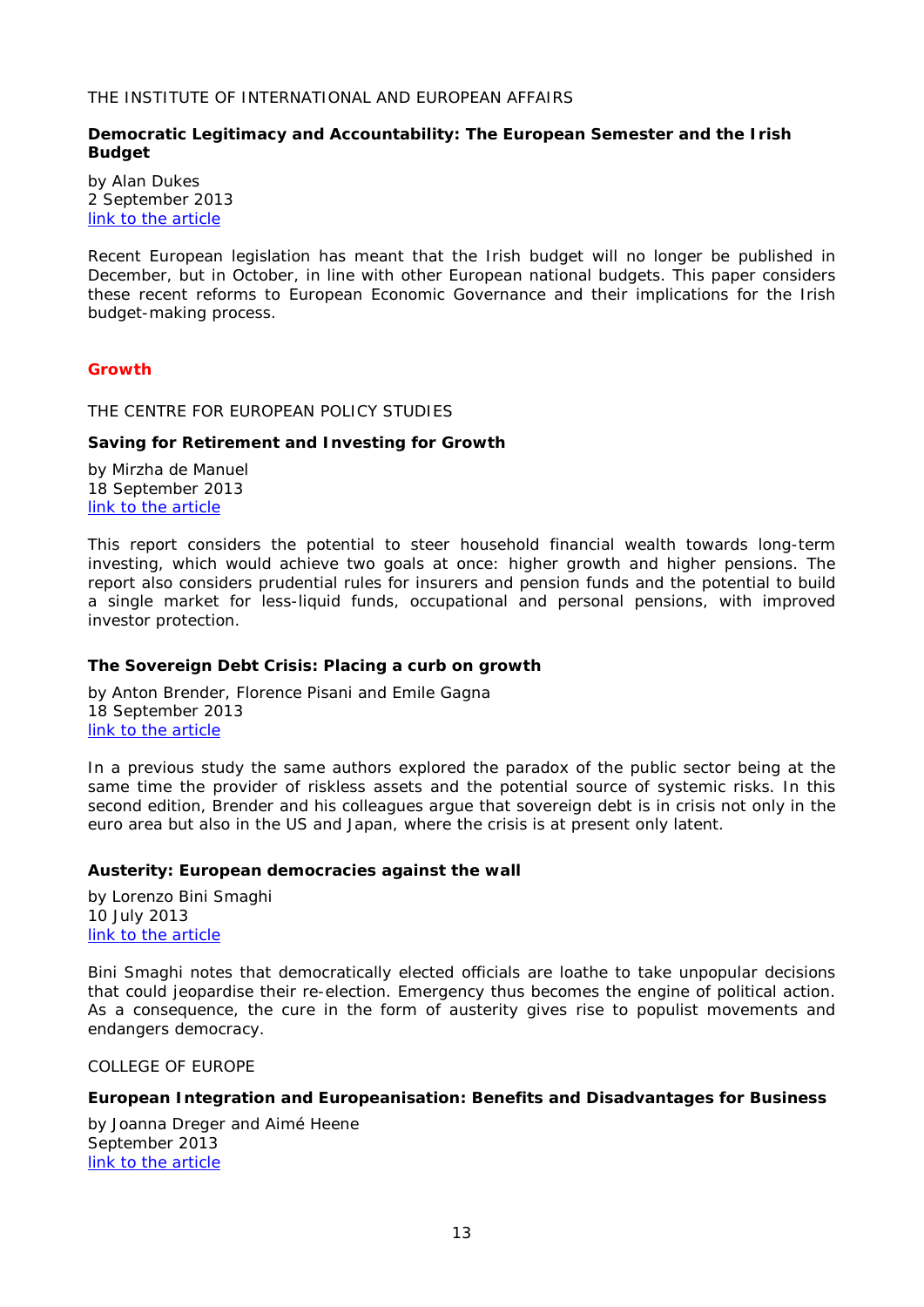This paper proposes a framework to analyse the benefits and disadvantages for business that come with the process of European integration, structured according to the logic of the four fundamental freedoms in the Internal Market. Recommendations for companies willing to Europeanise are made, based on an analysis of the regulatory macro-environment of the EU.

#### <span id="page-13-0"></span>MADARIAGA

# <span id="page-13-1"></span>**Reconciling Governance and Model. A Five-fold Narrative for Europe**

by A. Bénassy-Quéré, M. Aujean, J-L. Gaffard, E. de Keuleneer, C. Alcidi and A. Giovannini

August 2013

#### [link to the article](http://www.madariaga.org/images/madariagabooks/8-aug-2013%20-%20reconciling%20governance%20and%20model.pdf)

Europe has revealed an instinct for survival under emergencies, but at the expense of a common purpose, say the authors of this paper. Seeking to reconcile integration with a more fair economic model, they have asked experts about their views on the future of industrial policy, taxation, fiscal policy, banking regulation, and monetary policy.

#### <span id="page-13-2"></span>FONDATION ROBERT SCHUMAN

#### <span id="page-13-3"></span>**Entrepreneurs at the heart of economic recovery in Europe**

by Franck Lirzin 2 July 2013 [link to the article](http://www.robert-schuman.eu/en/doc/questions-d-europe/qe-284-en.pdf) (available in English and French)

The role entrepreneurs play in economic dynamics and the creation of jobs is not acknowledged as it should be. They need the support of all economic drivers, but Europe has never been skilled in helping start-ups and the banking crisis has not helped in this.

# <span id="page-13-4"></span>**Labour Costs and Crisis Management in the Euro Zone: A Reinterpretation of Divergences in Competitiveness**

by Rémi Bourgeot 24 September 2013 [link to the article](http://www.robert-schuman.eu/en/doc/questions-d-europe/qe-289-en.pdf) (available in English and French)

The formation of economic imbalances between eurozone countries from 1999 to 2007 has been attributed to a wage drift in the so-called peripheral countries, but the author of this paper rejects this. Instead, divergences in inflation are the likely culprit, this author says.

<span id="page-13-5"></span>STIFTUNG WISSENSCHAFT UND POLITIK

#### <span id="page-13-6"></span>**Neuer Anlauf für die Eurozone. Drei Maßnahmen würden kurzfristige Risiken mildern und die Chance auf eine notwendige Vertragsreform verbessern**

by Daniela Schwarzer and Guntram B. Wolff September 2013 [link to the article](http://www.swp-berlin.org/fileadmin/contents/products/aktuell/2013A55_swd_wolff.pdf) (in German)

The new government in Berlin will have to act on three important planes, this paper argues: reforming German economic policy by liberalising services and easing immigration, agreeing to the Banking Union, and creating prospects for the 'lost generation'.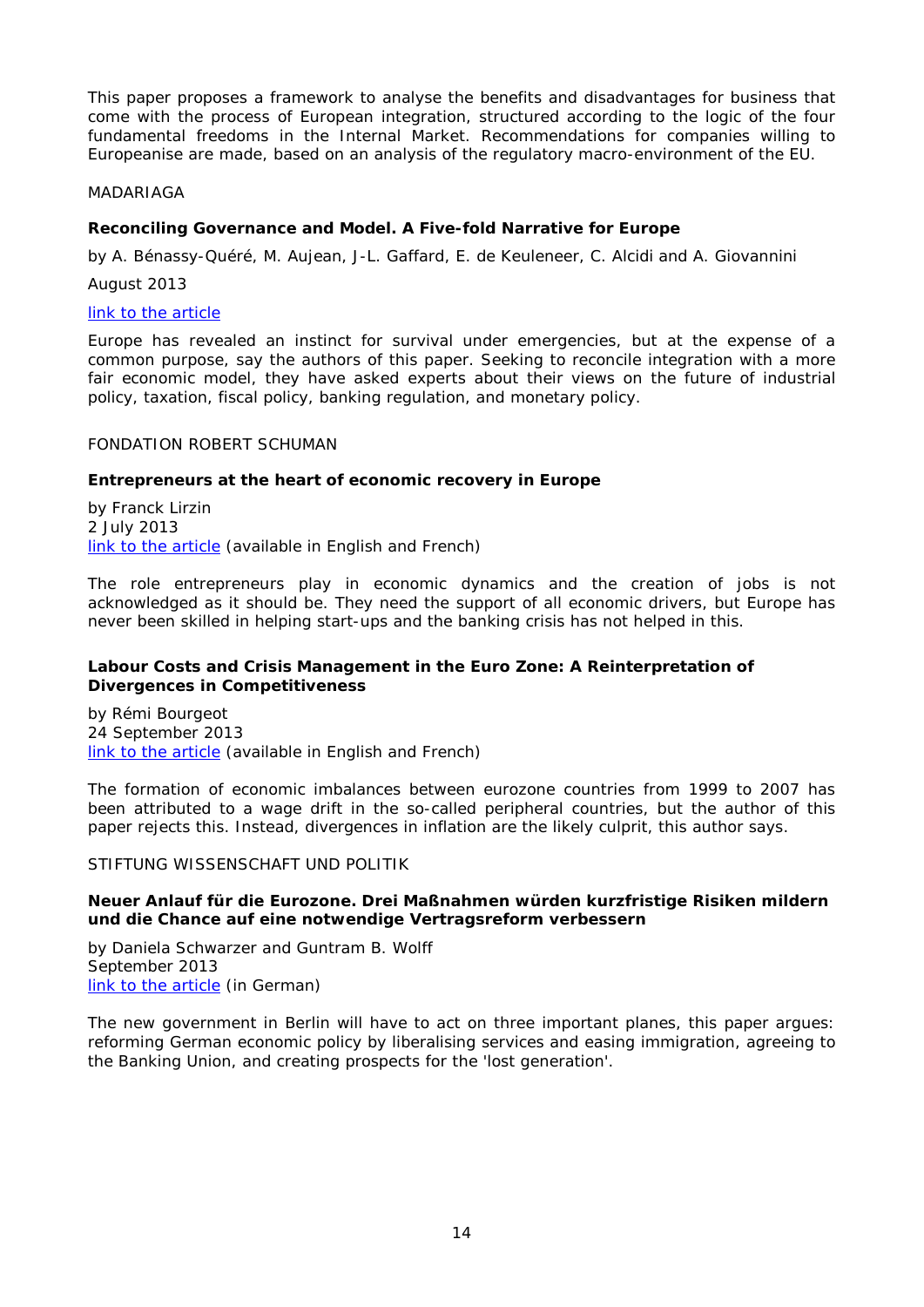# <span id="page-14-0"></span>DEUTSCHE GESELLSCHAFT FÜR AUSWÄRTIGE POLITIK

#### <span id="page-14-1"></span>**Investing Our Way Out of the Crisis? The debate over how public investment banks in Europe can promote growth**

by Katharina Ehrhart and Claudia Schmucker August 2013 [link to the article](https://dgap.org/en/think-tank/publications/dgapanalyse-compact/investing-our-way-out-crisis)

The controversy over fiscal multipliers has sparked a new debate on the negative effects of austerity measures and a discussion of the need for more public spending in Europe. In this context, the idea of increased investment financing through public investment banks has gained momentum. The authors see a strong role for such banks.

<span id="page-14-2"></span>CENTRE FOR EUROPEAN STUDIES / INSTITUT DER DEUTSCHEN WIRTSCHAFT KÖLN

# <span id="page-14-3"></span>**Smart Fiscal Consolidation: A Strategy for Achieving Sustainable Public Finances and Growth**

by Jürgen Matthes and Galina Kolev July 2013 [link to the article](http://thinkingeurope.eu/sites/default/files/publication-files/smart_fiscal_consolidation_-_a_strategy_for_achieving_sustainable_public_finances_and_growth.pdf)

Due to high government debt levels and the dangers of self-defeating austerity, smart fiscal consolidation measures are needed that foster economic growth. A thorough review of the relevant literature provides many useful insights, for example on the positive impact of moderate increases of public investment in education.

# <span id="page-14-4"></span>*Youth employment initiative*

# <span id="page-14-5"></span>FRIEDRICH EBERT STIFTUNG

# <span id="page-14-6"></span>**A long overdue signal to Europe's youth: Opportunities and obstacles to implementation of the European Youth Guarantee**

July 2013 [link to the article](http://library.fes.de/pdf-files/id-moe/10157.pdf) (available in English and German)

The introduction of a "youth guarantee" is long overdue in the countries of Europe. However, previous experience has shown that austerity programmes tend to conflict with plans to reduce youth unemployment in numerous respects.

# <span id="page-14-7"></span>*Simplification of regulation*

<span id="page-14-8"></span>THE CENTRE FOR EUROPEAN POLICY STUDIES

# <span id="page-14-9"></span>**The Dutch wish-list for a lighter regulatory touch from the EU**

by Michael Emerson 1 July 2013 [link to the article](http://www.ceps.be/book/dutch-wish-list-lighter-regulatory-touch-eu)

The Dutch review of EU competences claimed that the EU does not adequately respect the principles of subsidiarity and proportionality. The government published a list of 54 points for corrective action, which Michael Emerson assesses in this new CEPS Commentary.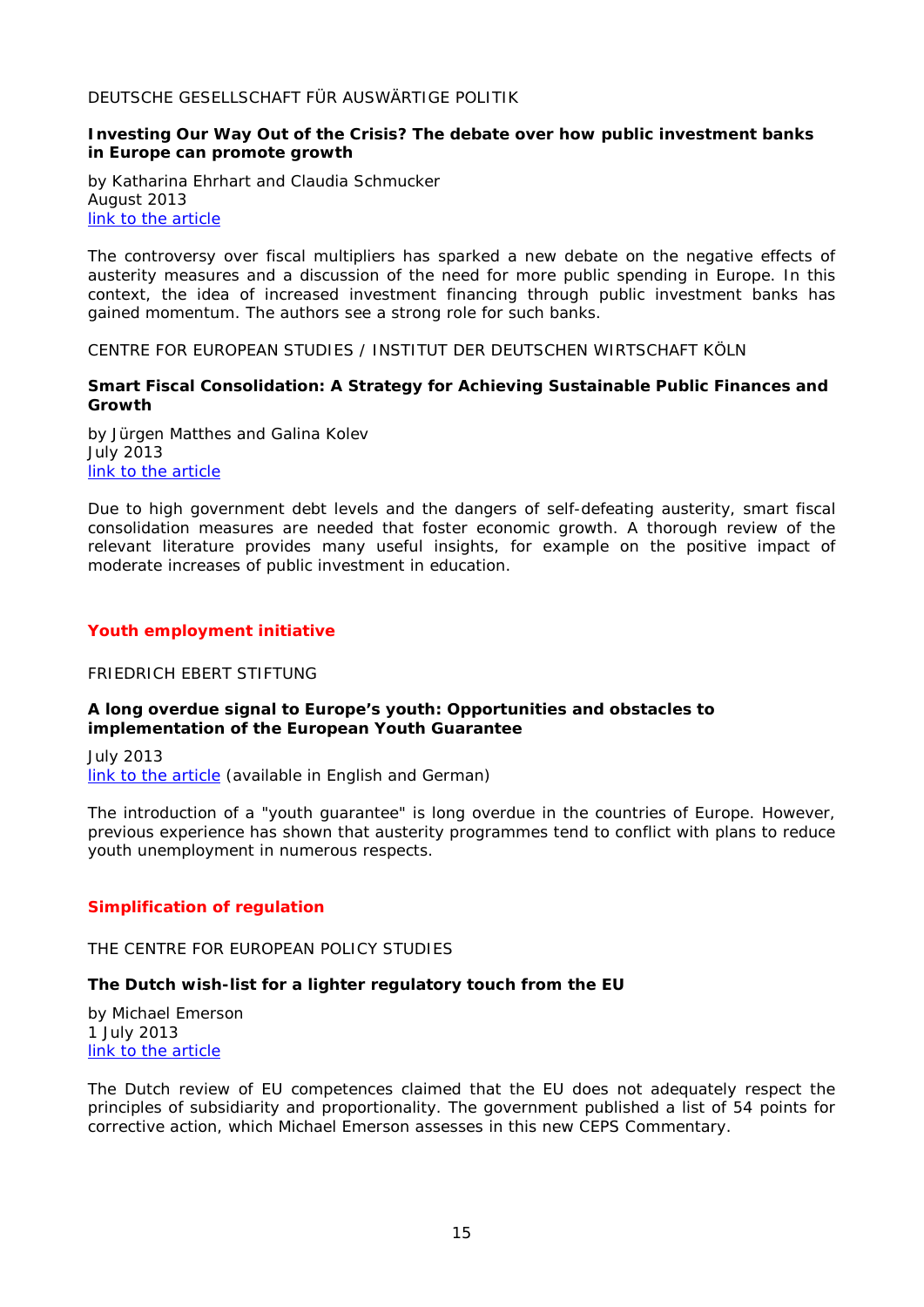# <span id="page-15-0"></span>*Energy / Natural resources*

## <span id="page-15-1"></span>NOTRE EUROPE - JACQUES DELORS INSTITUTE

#### <span id="page-15-2"></span>**Energy solidarity in Europe: from independence to interdependence**

by Sami Andoura and Jacques Delors 31 July 2013 [link to the article](http://www.notre-europe.eu/media/energysolidarity-andoura-ne-ijd-july13.pdf) (available in English and French)

Solidarity plays a key role in a European Energy Community and may later be one of the drivers of the development of an EU-wide energy policy, this paper says. Notre Europe – Jacques Delors Institute is leading an in-depth study of the future of European energy policy based on a proposal made by Jacques Delors for a 'European Energy Community'.

<span id="page-15-3"></span>BRUEGEL

#### <span id="page-15-4"></span>**Electricity without borders: a plan to make the internal market work**

by Georg Zachmann 5 September 2013 [link to the article](http://www.bruegel.org/publications/publication-detail/publication/791-electricity-without-borders-a-plan-to-make-the-internal-market-work/)

Three things stand in the way of the most straightforward European single energy market design, which would entail a European system operator regulated by a single European regulator, the paper says.

<span id="page-15-5"></span>EUROPEAN POLICY CENTRE

#### <span id="page-15-6"></span>**Risky resources – Time to frame an EU approach to meeting the resource challenge**

by Annika Ahtonen and Andrea Frontini 22 September 2013 [link to the article](http://www.epc.eu/documents/uploads/pub_3740_risky_resources.pdf)

Pressure on resources is growing and more must be done to ensure that they are used more sustainably within and outside the EU, the authors state. This is particularly in the interest of Europe, which is highly dependent on imported resources.

<span id="page-15-7"></span>THE CENTRE FOR EUROPEAN POLICY STUDIES

#### <span id="page-15-8"></span>**Deploying the Energy Incentive: Reinforcing EU Integration in South-East Europe**

by Alan Riley 8 July 2013 [link to the article](http://www.ceps.be/book/deploying-energy-incentive-reinforcing-eu-integration-south-east-europe)

The level of dysfunction with respect to the rule of law and corruption makes it very hard to establish a pathway for accession for most Balkan states. However, the demand across the region for a sustainable, competitive and stable energy sector creates an 'energy incentive' that the EU could leverage.

<span id="page-15-9"></span>THE POLISH INSTITUTE OF INTERNATIONAL AFFAIRS

#### <span id="page-15-10"></span>**How to Fix the European Shale Gas Debate? Lessons Learned from Public Consultations on Unconventional Fossil Fuels**

by Agata Gostyńska and Bartosz Wiśniewski 14 August 2013 [link to the article](http://www.pism.pl/files/?id_plik=14483)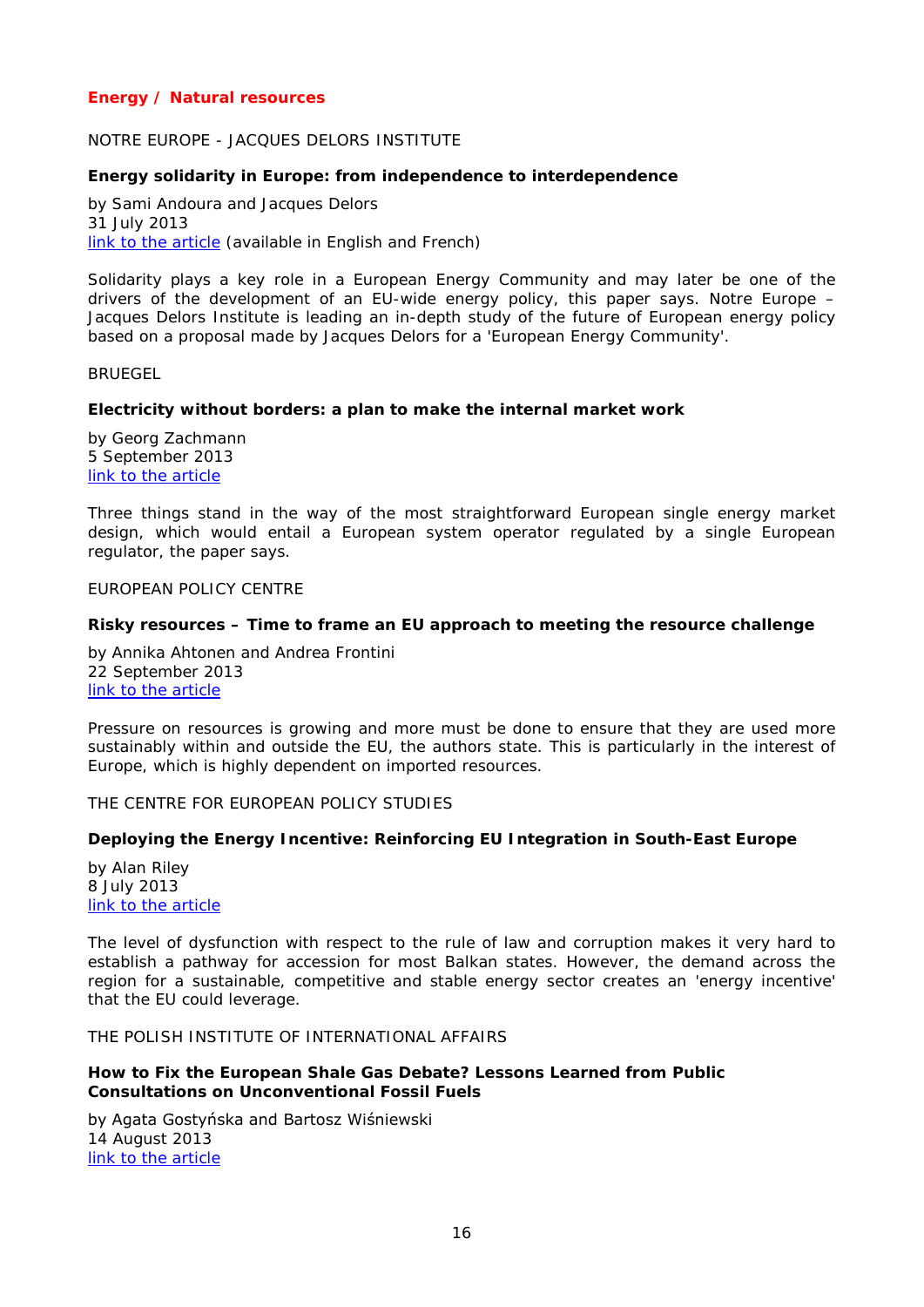EU Member States attitudes towards shale gas range from an almost unchecked enthusiasm to deep wariness, this paper says. The European Commission could become a lynchpin in making the most of the on-going efforts of the EU Member States and creating robust lines of communication with industry stakeholders.

# <span id="page-16-0"></span>STIFTUNG WISSENSCHAFT UND POLITIK

# <span id="page-16-1"></span>**Shale Gas for a Better Climate? The US Fracking Revolution Challenges European and International Climate Policy**

by Susanne Dröge and Kirsten Westphal August 2013 [link to the article](http://www.swp-berlin.org/fileadmin/contents/products/comments/2013C25_dge_wep.pdf) (available in English, German and Spanish)

The shale gas boom has not spread beyond the US, despite improvements in CO2 emissions. It is questionable whether shale gas will be able to bring about a turnaround in global emissions as long as the worldwide demand for coal continues to rise.

# <span id="page-16-2"></span>ISTITUTO AFFARI INTERNAZIONALI

# <span id="page-16-3"></span>**Energy and Politics: Behind the Scenes of the Nabucco-TAP Competition**

by Nicolò Sartori 31 July 2013 [link to the article](http://www.iai.it/pdf/DocIAI/iaiwp1327.pdf)

The clear preference expressed by the European Commission for Nabucco as the main gas pipeline project was expected to weigh in heavily, allowing the EU-backed project to easily win the competition. However, other factors ended up tilting the balance decisively in favour of the Trans-Adriatic Pipeline.

<span id="page-16-4"></span>THE GERMAN MARSHALL FUND OF THE US

# <span id="page-16-5"></span>**European Energy Security and the Role of Russia**

by Tim Boersma 17 July 2013 [link to the article](http://www.gmfus.org/wp-content/blogs.dir/1/files_mf/1374089112Boersma_RoleofRussia_Jul13.pdf)

The EU and Russia seem destined to have a long-lasting energy relationship, but they are far from finding common ground on which to develop deeper ties. Moreover, in European policy debates, Russia regularly features as a welcome distraction from the issue that Europe is actually grappling with: completing its internal market.

# <span id="page-16-6"></span>**Thinking Outside the Box: Energy Security in Europe and Beyond**

by Corey Johnson 15 July 2013 [link to the article](http://www.gmfus.org/wp-content/blogs.dir/1/files_mf/1373982054Johnson_EnergySecurityEurope_Jul13.pdf)

This policy brief argues that nation state–centric framing of energy security is not the way forward. With China, India, and a lengthy list of other formerly poor countries now online as major energy consumers and importers, more global coordination and less emphasis on security is needed.

# <span id="page-16-7"></span>**Natural Gas in Cyprus: Choosing the Right Option**

by Anastasios Giamouridis 23 September 2013 [link to the article](http://www.gmfus.org/wp-content/blogs.dir/1/files_mf/1379968428Giamouridis_CyprusGas_Sep13_web.pdf)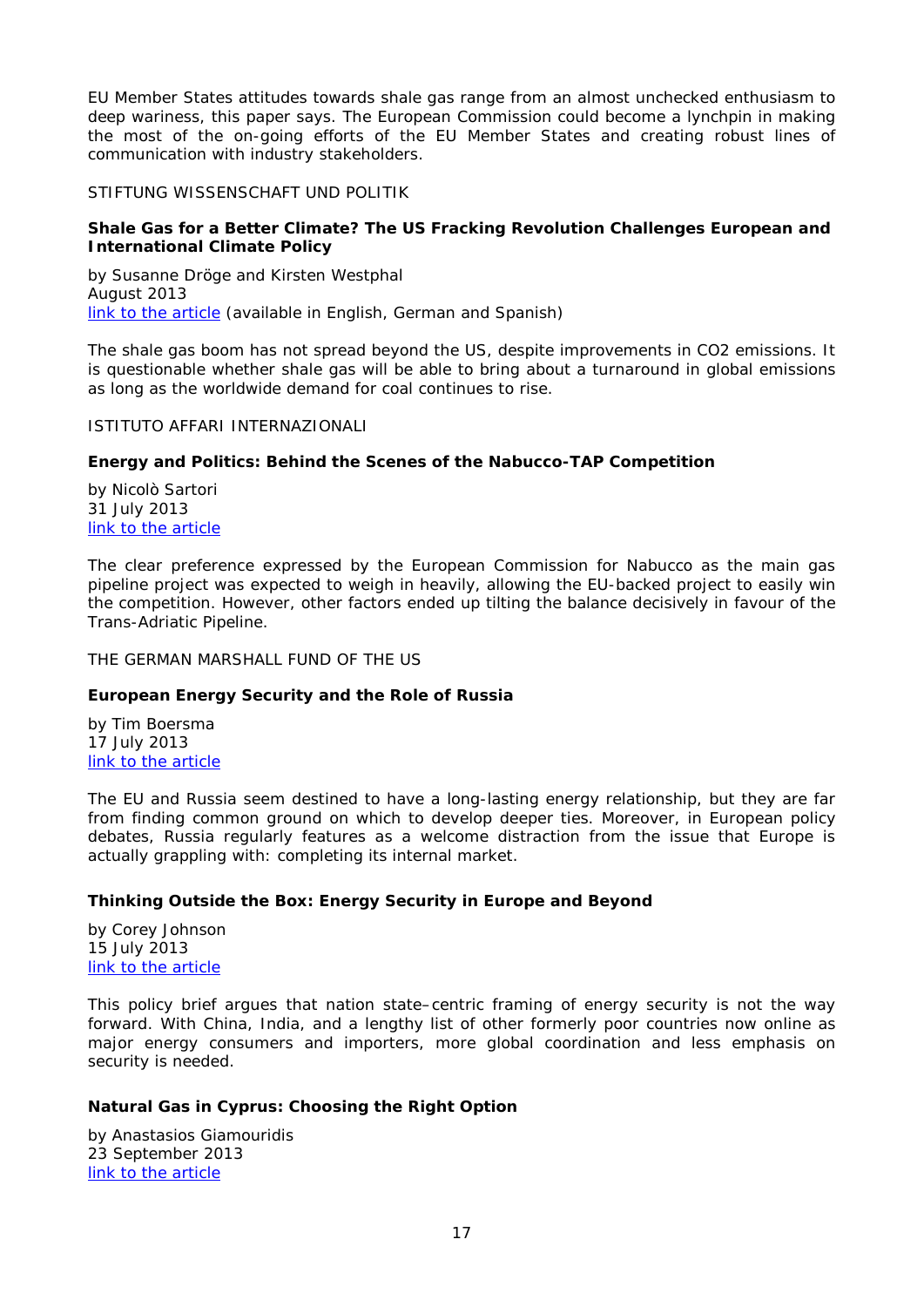This paper examines the monetization options available to Cyprus for the significant resources of natural gas that have been discovered in its Exclusive Economic Zone. These options are analysed against the background of the economic challenges facing the country.

# <span id="page-17-0"></span>**Managing Newfound Hydrocarbon Wealth: Macroeconomic Policy Challenges in the Eastern Mediterranean**

by Rozlyn C. Engel 11 September 2013 [link to the article](http://www.gmfus.org/wp-content/blogs.dir/1/files_mf/1378230392Engel_NewHydrocarbonWealth_Aug13_web.pdf)

This paper considers the massive new gas finds in the Eastern Med, particularly Israel and Cyprus. It explores both the economic upside of the gas discoveries and the 'resource curse': new demands on institutions that may result in their failure; an internal adjustment of the economy that undermines the competitiveness of its non-commodity sectors (known as 'Dutch Disease') and increased vulnerability to commodity price volatility.

# <span id="page-17-1"></span>**Natural Gas Export Options for Israel and Cyprus**

by Simon Henderson 10 September 2013 [link to the article](http://www.gmfus.org/wp-content/blogs.dir/1/files_mf/1378838051Henderson_NatGasExportOptions_Sep13_web.pdf)

Recent discoveries of natural gas offshore Israel and Cyprus give both the countries the potential to become energy exporters. But the fields present technical and diplomatic challenges. Cooperation between Israel and Cyprus is likely an important element in each country's successful exploitation of the new-found riches.

<span id="page-17-2"></span>CENTRE FOR EUROPEAN REFORM

# <span id="page-17-3"></span>**Can shale gas transform Europe's energy landscape?**

by David Buchan 10 July 2013 [link to the article](http://www.cer.org.uk/sites/default/files/publications/attachments/pdf/2013/pbrief_buchan_shale_10july13-7645.pdf)

The issue of shale gas sharply divides Europeans. With economies across the region in the doldrums, and energy and climate policy in some disarray, shale gas looks to some like a godsend. At first sight, it appears to provide competitiveness, security of supply, and a cleaner alternative to coal.

# <span id="page-17-4"></span>INSTITUT FRANÇAIS DES RELATIONS INTERNATIONALES

# <span id="page-17-5"></span>**Le tournant énergétique allemand: année N+2**

by Michel Cruciani July 2013 [link to the article](http://www.ifri.org/index.php?page=detail-contribution&id=7764&id_provenance=97) (in French)

This paper presents the results of Germany's commitment to renewable energies that has taken place since the beginning of the century. It also analyses the challenges ahead, such as strengthening the grid and sustaining the cost of public incentives.

<span id="page-17-6"></span>KIEL INSTITUTE FOR THE WORLD ECONOMY

# <span id="page-17-7"></span>**Fracking, globale Energiemärkte und die zukünftige Klimapolitik**

by Ruth Delzeit, Gernot Klepper and Mareike Lange August 2013 [link to the article](http://www.ifw-kiel.de/wirtschaftspolitik/politikberatung/kiel-policy-brief/KPB_64.pdf) (in German)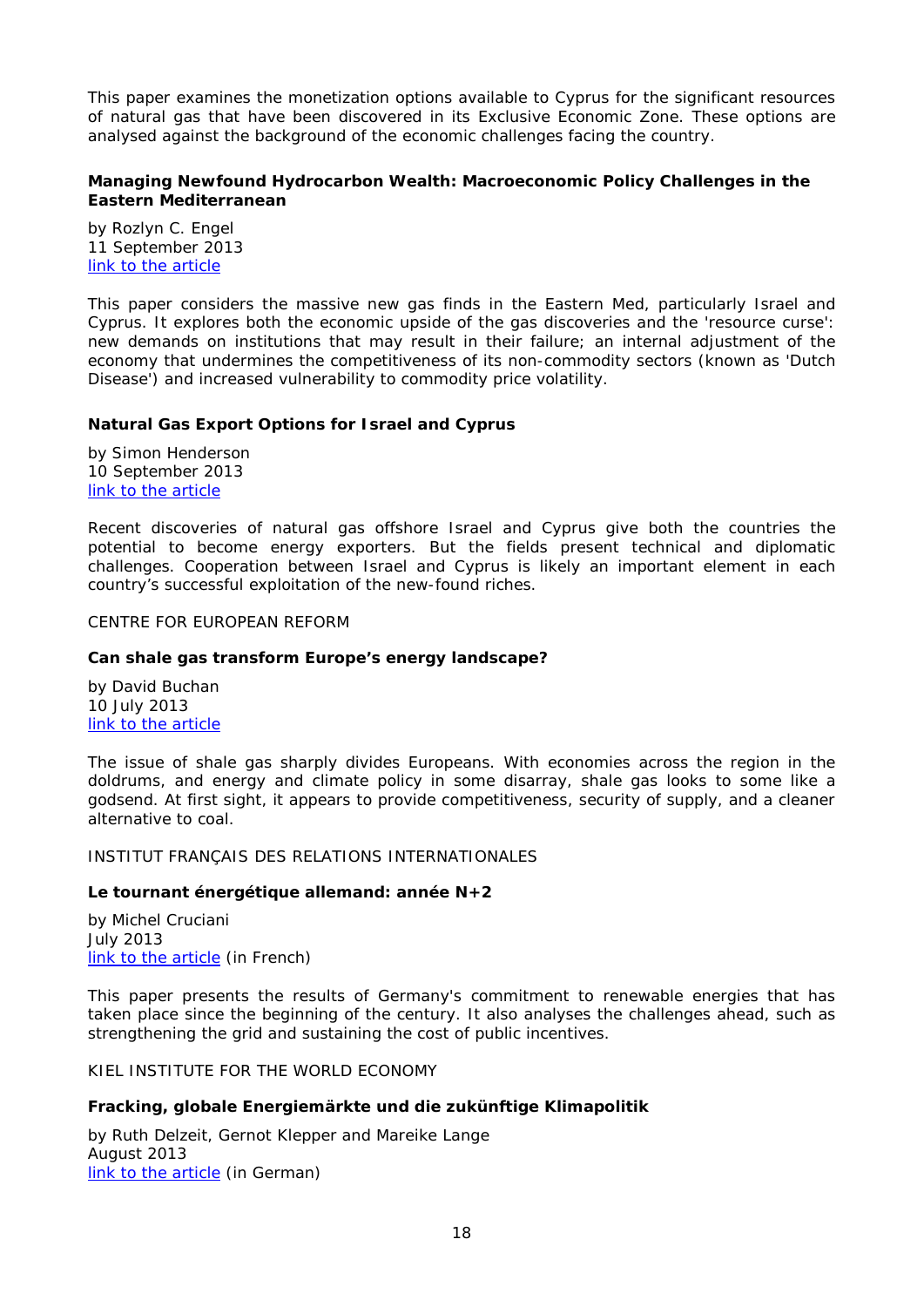The risks and opportunities of unconventional exploitation of oil and gas fields (including fracking) are intensively discussed in the public and political arenas. This brief seeks to contribute to the discussion, by comparative analysis of new and traditional sources of energy.

# <span id="page-18-0"></span>*Defence*

<span id="page-18-1"></span>STIFTUNG WISSENSCHAFT UND POLITIK

# <span id="page-18-2"></span>**A Doable Agenda for the European Defence Council 2013: Three Proposals**

by Hilmar Linnenkamp and Christian Mölling August 2013 [link to the article](http://www.swp-berlin.org/fileadmin/contents/products/comments/2013C28_lnk_mlg.pdf)

The EU heads of state and government have made their December European Council a litmus test for Europe's commitment to global security and defence. Yet the summit's agenda is a patchwork of dozens of tiny bureaucratic dossiers that will neither get CSDP back on track nor impress anybody outside Europe, this paper says.

# <span id="page-18-3"></span>EU INSTITUTE FOR SECURITY STUDIES

# <span id="page-18-4"></span>**Drones for Europe**

by Andrea Gilli 11 September 2013 [link to the article](http://www.iss.europa.eu/uploads/media/Brief_29.pdf)

The EU is currently at a critical juncture in the field of unmanned vehicles and drones, as MS need to launch some unmanned aerial programmes in order to strengthen their industrial capacity and thus preserve their security and strategic autonomy in the decades ahead. Some voices are calling for a clear decision at the December European Council.

# <span id="page-18-5"></span>**The added value of CSDP operations**

by Hadewych Hazelzet 13 September 2013 [link to the article](http://www.iss.europa.eu/uploads/media/Brief_31.pdf)

Many high-level discussions within the EU have centred around the question of the 'added value' of the CSDP. In times of fiscal austerity, MS want to make sure they invest their resources where their impact is strongest. Resources and time cannot be wasted on a 'beauty contest' between organisations or instruments.

# <span id="page-18-6"></span>**EGMONT**

#### <span id="page-18-7"></span>**More Competitive, More Efficient? The 2013 European Commission Defence Communication**

by Daniel Fiott September 2013 [link to the article](http://www.egmontinstitute.be/papers/13/sec-gov/SPB49.pdf)

The European Commission has released its 2013 Communication on defence-industrial policy. This brief argues that while the majority of the Commission's initiatives are not new, some much needed ideas have made their way into the latest communication.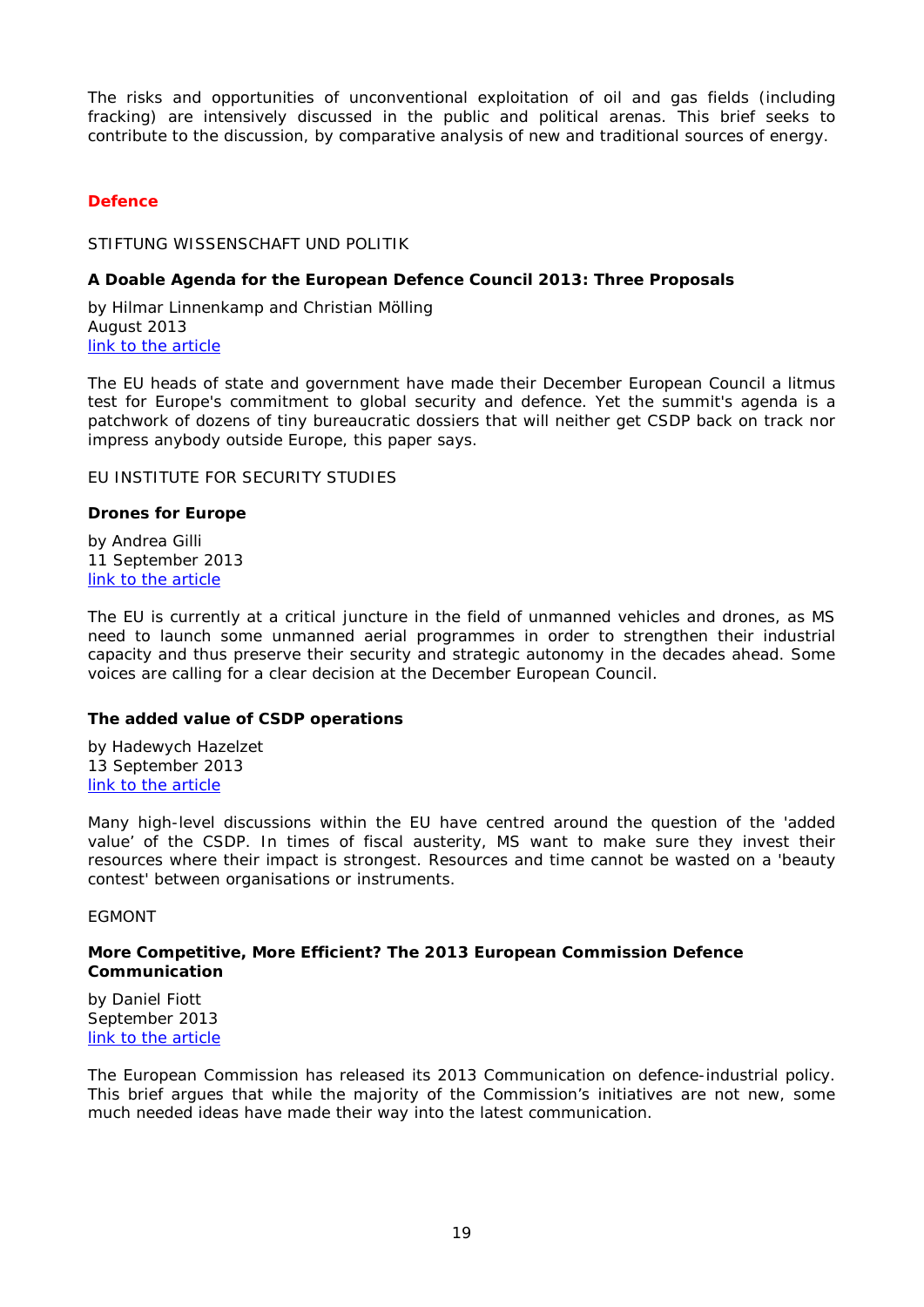# <span id="page-19-0"></span>INSTITUT DE RELATIONS INTERNATIONALES ET STRATÉGIQUES

#### <span id="page-19-1"></span>**European Commission communication on the defence and security sector: towards a definition of strategic EDTIB?**

by Jean-Pierre Maulny September 2013 [link to the article](http://www.iris-france.org/docs/kfm_docs/docs/com-ce-secteur-dfense-eng.pdf) (available in English and French)

The European Commission's communication on the defence and security sector is one of the contributions from European institutions to the preparation of the European Council on defence in December 2013. This paper seeks to explore what can be learnt from it.

#### <span id="page-19-2"></span>**Pooling on defence research and development**

by Jean-Pierre Maulny and Sylvie Matelly July 2013 [link to the article](http://www.iris-france.org/docs/kfm_docs/docs/archives/2013-07-22-ecodef-en.pdf) (available in English and French)

With countries unable to afford to buy the military equipment they need on their own, they have no choice but to cooperate, this paper says. The resulting pooling of defence R&D has the political objective of encouraging industrial consolidation in armaments at the European level and thereby creating a European defence technological and industrial base to serve the CSDP, although the MS all take a different view of this approach.

<span id="page-19-3"></span>THE CENTRE FOR EUROPEAN POLICY STUDIES

#### <span id="page-19-4"></span>**Armaments duplication in Europe: A quantitative assessment**

by Valerio Briani 16 July 2013 [link to the article](http://www.ceps.be/book/armaments-duplication-europe-quantitative-assessment)

Effectively addressing the issue of duplication in Europe's defence systems will require a considerable amount of political will and, more importantly, a far-sighted vision of the way to go, this paper says. Difficult choices will have to be made, and EU member states will have to invest in a complex exercise of coordination of defence and industrial policies and planning.

# <span id="page-19-5"></span>THE POLISH INSTITUTE OF INTERNATIONAL AFFAIRS

# <span id="page-19-6"></span>**Rethinking Conventional Arms Control in Europe: A Transparency-Centred Approach**

by Jacek Durkalec 17 September 2013 [link to the article](http://www.pism.pl/files/?id_plik=14655)

Conventional arms control in Europe is not functioning as it should, which has led to a lower level of military predictability and confidence on the continent. There is a need for new thinking on how to restore a functional conventional arms control mechanism and update it to the current realities.

#### <span id="page-19-7"></span>CENTRE FOR EUROPEAN REFORM

#### <span id="page-19-8"></span>**The trials and tribulations of European defence co-operation**

by Clara Marina O'Donnell 24 July 2013 [link to the article](http://www.cer.org.uk/sites/default/files/publications/attachments/pdf/2013/pbrief_trialstrib_24july13-7692.pdf)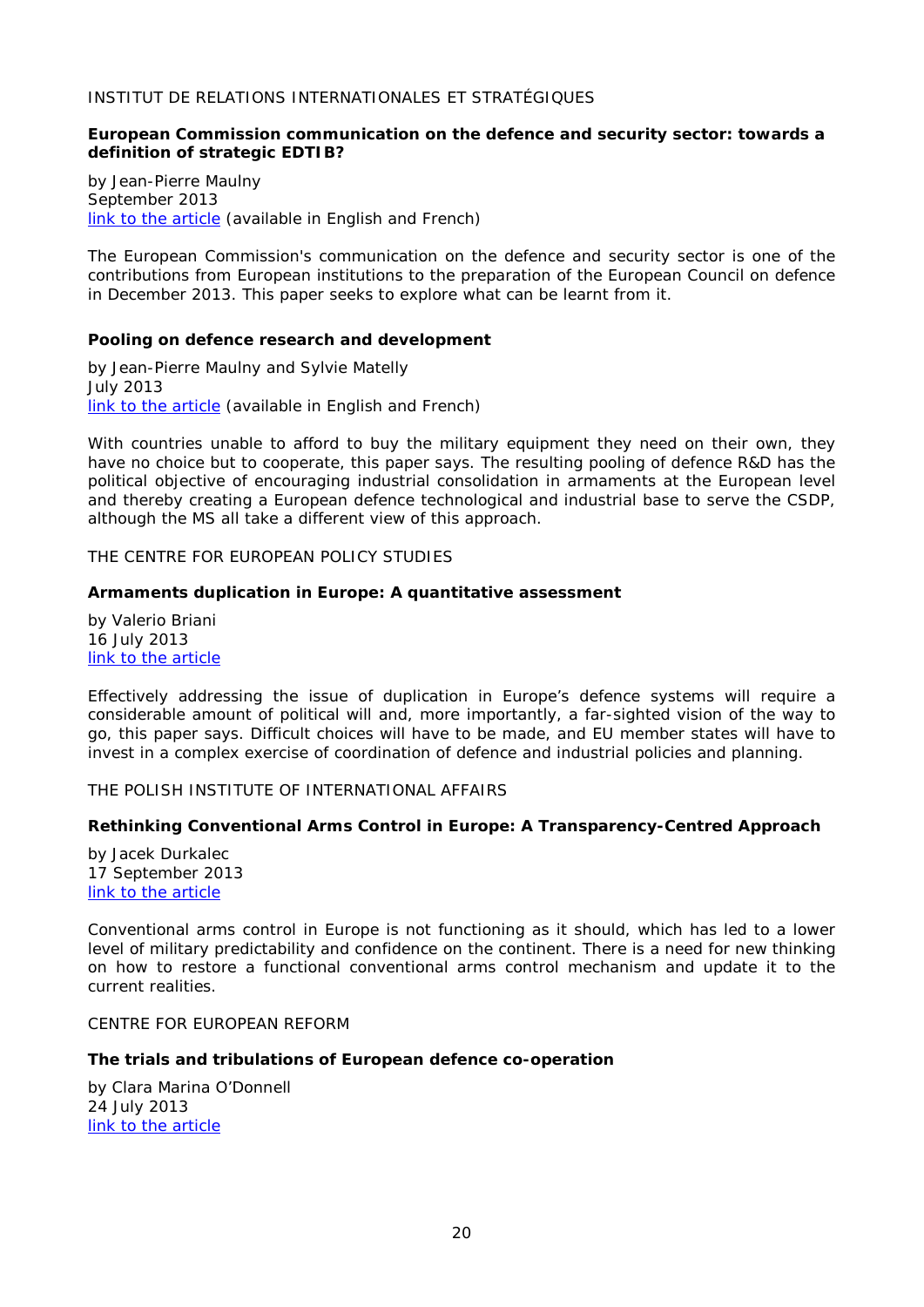France's strategic defence review was met with sighs of relief in several European capitals and in Washington. Many had feared that Paris would replicate the debilitating defence cuts introduced by a number of European countries since the onset of the economic crisis, but President Hollande resisted calls for budget cuts.

#### <span id="page-20-0"></span>EUROPEAN COUNCIL ON FOREIGN RELATIONS

#### <span id="page-20-1"></span>**Drones and targeted killing: defining a European position**

by Anthony Dworkin 3 July 2013 [link to the article](http://ecfr.eu/page/-/ECFR84_DRONES_BRIEF.pdf)

The EU has not reacted publicly to the US campaign of drone strikes or tried to develop an alternative standard for the use of lethal force. As EU states seek to acquire drones themselves, and with the technology spreading around the world, the EU should take a more active stance, this paper states.

# <span id="page-20-2"></span>*Security / Justice and Home Affairs*

<span id="page-20-3"></span>EUROPEAN POLICY CENTRE

#### <span id="page-20-4"></span>**The Stockholm Programme: What's next?**

by Alex Lazarowicz and Yves Pascouau 22 July 2013 [link to the article](http://www.epc.eu/documents/uploads/pub_3671_the_stockholm_programme.pdf)

This paper is a mid-term assessment of the EPC's 'Post-Stockholm Programme' Task Force. It is based on a series of workshops organised in early 2013. The paper identifies the key elements that arose from workshop discussions on inter alia migration, internal security, criminal justice, civil justice and the external dimension of JHA policy.

#### <span id="page-20-5"></span>THE CENTRE FOR EUROPEAN POLICY STUDIES

# <span id="page-20-6"></span>**The EU's Paradoxical Efforts at Tracking the Financing of Terrorism: From criticism to imitation of dataveillance**

by Anthony Amicelle 14 August 2013 [link to the article](http://www.ceps.be/book/eu%E2%80%99s-paradoxical-efforts-tracking-financing-terrorism-criticism-imitation-dataveillance)

This paper takes stock of the wide range of controversies surrounding EU-US agreement on the US Terrorist Finance Tracking Program with 'dataveillance' capabilities. Following an examination of the project to create an EU system equivalent to the TFTP, the paper emphasises the fundamental paradox of transatlantic security matters, in which European criticism of US programmes tends to lead to EU imitation of US practices.

## <span id="page-20-7"></span>ISTITUTO AFFARI INTERNAZIONALI

# <span id="page-20-8"></span>**The EU's Crisis Management After Lisbon: Addressing New Security Challenges in the 21st Century**

by Nicoletta Pirozzi 25 July 2013 [link to the article](http://www.iai.it/pdf/DocIAI/iaiwp1326.pdf)

Is the EU's post-Lisbon crisis management model adequate to tackle current international security challenges at both the strategic and the operational levels? This paper examines the prospects of the EU as a credible security actor in the 21st century.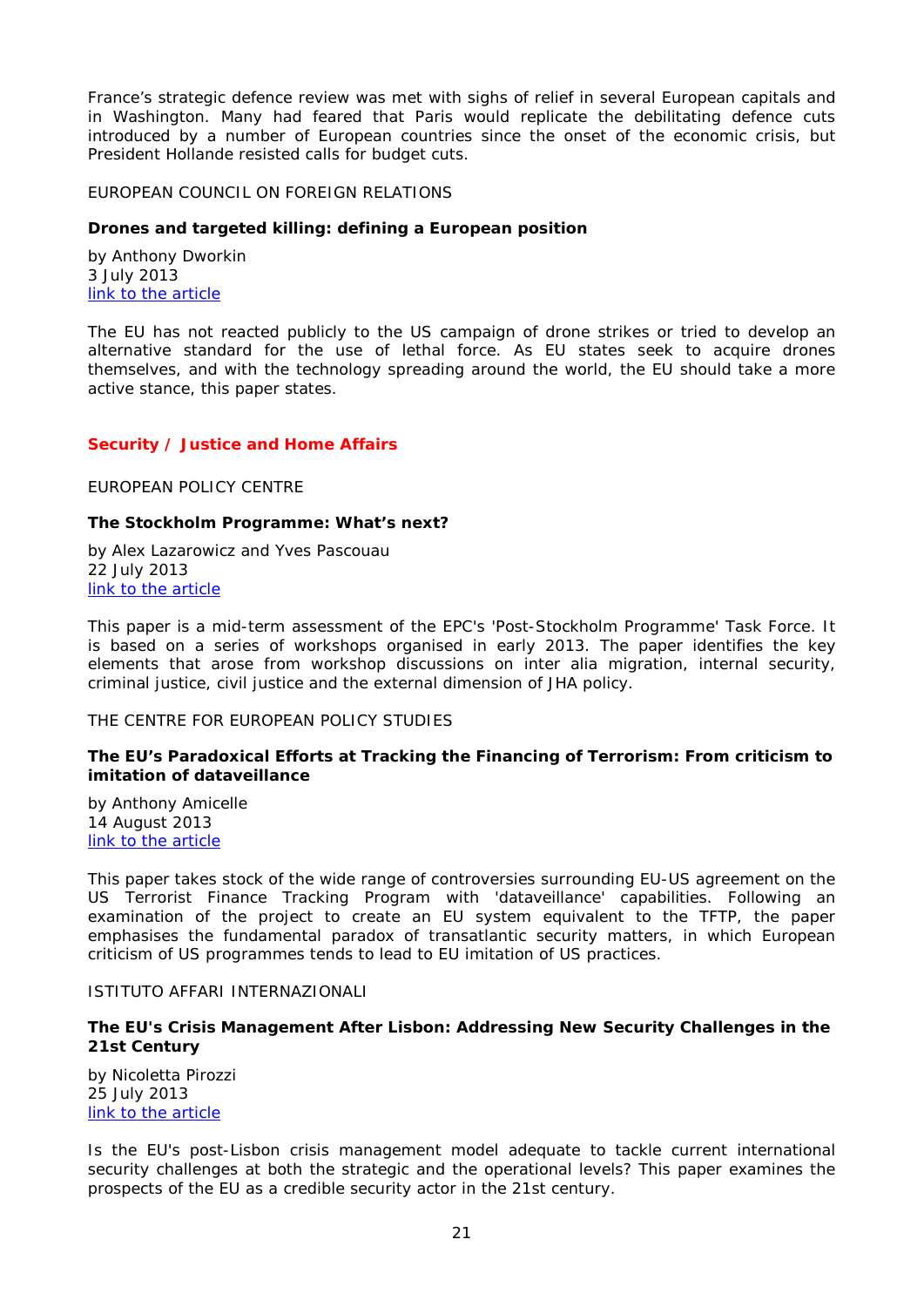# <span id="page-21-0"></span>EU INSTITUTE FOR SECURITY STUDIES

#### <span id="page-21-1"></span>**Cyber world: site under construction**

by Patryk Pawlak 18 September 2013 [link to the article](http://www.iss.europa.eu/uploads/media/Brief_32.pdf)

The US has been seriously hit by the scandal surrounding the secret NSA surveillance programmes. The EU's commitment to defending freedom, democracy and the rule of law in cyberspace, and its unquestioned leadership in data protection mean it is well placed to play a significant role in the debate.

#### <span id="page-21-2"></span>*EU Member States - European Politics*

<span id="page-21-3"></span>REAL INSTITUTO ELCANO / THE POLISH INSTITUTE OF INTERNATIONAL AFFAIRS

#### <span id="page-21-4"></span>**Poland and Spain: How to Cooperate in a Europe in Flux**

by Kinga Brudzińska, Federico Steinberg, Salvador Llaudes, along with Beata Wojna and Paweł Tokarski 11 July 2013 [link to the article](http://www.realinstitutoelcano.org/wps/wcm/connect/4a6ac500404d7558a0ebe1906ffb1a66/Elcano-PolicyPaper-Poland-Spain-Cooperation-Europe-in-Flux.pdf?MOD=AJPERES&CACHEID=4a6ac500404d7558a0ebe1906ffb1a66)

The lingering effects of the Eurozone crisis have weakened the European project as a whole. As a result, stronger and more effective cooperation between enthusiastic EU countries such as Poland and Spain is very much needed, this paper says.

#### <span id="page-21-5"></span>BARCELONA CENTRE FOR INTERNATIONAL AFFAIRS

#### <span id="page-21-6"></span>**Spain in focus - Spain's Party System. The Nobody-Wins Situation / The End of the Spanish Two-Party System? Vote Drain and no one's Gain**

by Francesc Badia and Oleguer Sarsanedas July 2013 [link to the article](http://www.cidob.org/en/publications/spain_in_focus/july_2013/spain_in_focus_july_2013)

Since January this year, opinion polls have been suggesting in no uncertain terms that the public has had enough of both the governing People's Party and the formerly-governing Socialist Party – the two main political parties in Spain, which have been alternating in office for the last thirty years.

<span id="page-21-7"></span>STIFTUNG WISSENSCHAFT UND POLITIK

#### <span id="page-21-8"></span>**Katalonien auf dem Weg in die Unabhängigkeit? Der Schlüssel liegt in Madrid**

by Kai-Olaf Lang August 2013 [link to the article](http://www.swp-berlin.org/fileadmin/contents/products/aktuell/2013A50_lng.pdf) (in German)

Although the Catalan independence issue is primarily a national one, it has many European dimensions, this paper puts forward. And an escalation of the conflict between the region and the central government in Madrid could evolve into a political crisis that would reverberate through the economic, fiscal and financial sectors of Spain.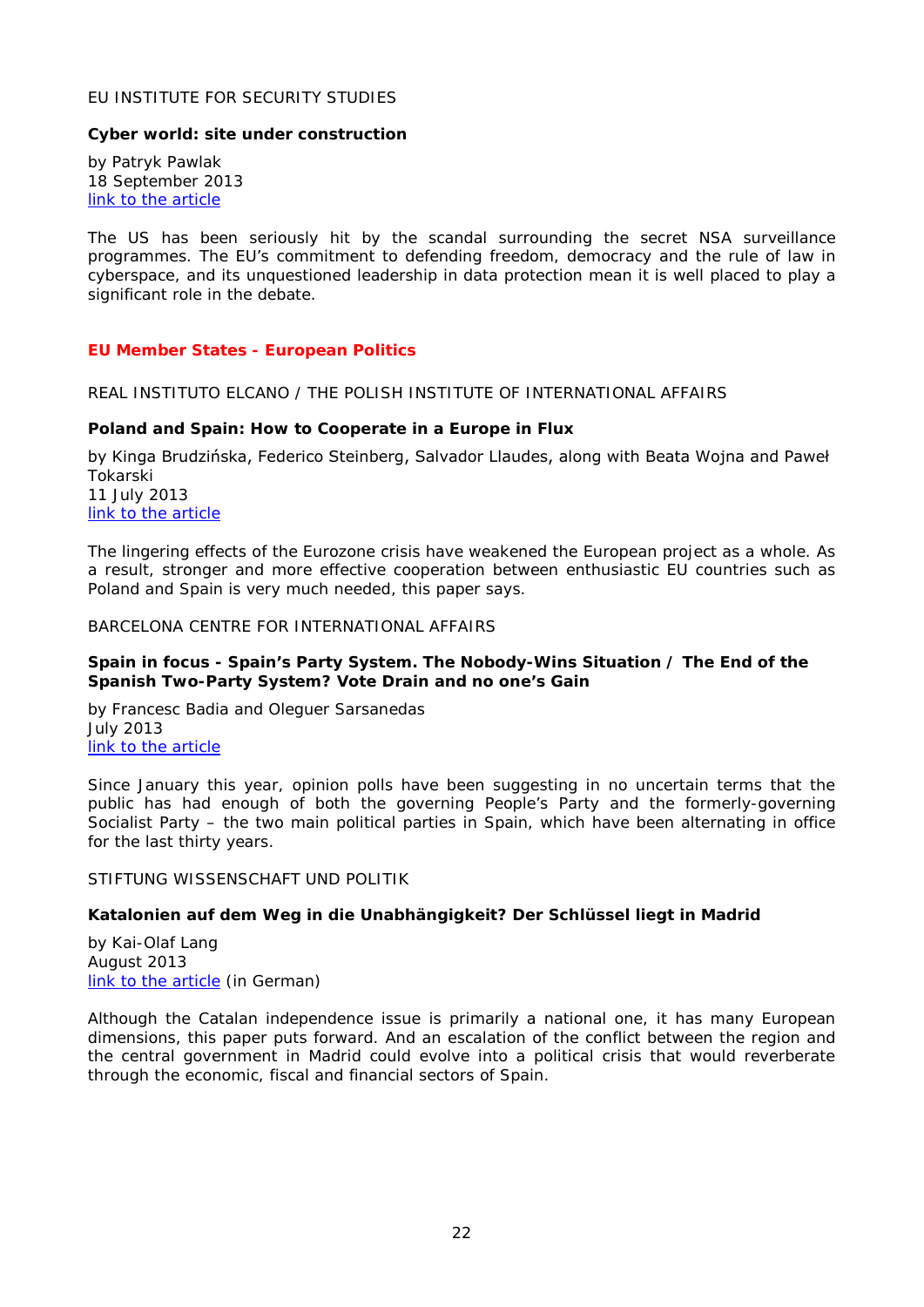<span id="page-22-0"></span>NOTRE EUROPE - JACQUES DELORS INSTITUTE

#### <span id="page-22-1"></span>**The Baltic states in the EU: yesterday, today and tomorrow**

by Agnia Grigas, Andres Kasekamp, Kristina Maslauskaite, Liva Zorgenfreija and Jerzy Buzek 9 July 2013 [link to the article](http://www.notre-europe.eu/media/balticstateseu-grigaskasekampmaslauskaitezorgenfreija-ne-jdi-july13.pdf)

Lithuania holding the rotating presidency of the EU Council of ministers and Latvia being invited to join the Euro Area are extremely important developments for the young and small Baltic states, which continue to aspire to secure their place in the European 'core'.

#### <span id="page-22-2"></span>FONDATION ROBERT SCHUMAN

#### <span id="page-22-3"></span>**General Elections in Luxembourg: the end of the Juncker era?**

by Corinne Deloy 26 September 2013 [link to the article](http://www.robert-schuman.eu/en/doc/oee/oee-1461-en.pdf) (available in English and French)

The Luxembourg parliament will be dissolved on 7 October. The resulting elections - only the second time early elections were called in the country's history - could see an end to the Jean-Claude Juncker era.

<span id="page-22-4"></span>STIFTUNG WISSENSCHAFT UND POLITIK

# <span id="page-22-5"></span>**Europe without Britain: Assessing the Impact on the EU of a British Withdrawal**

by Tim L. Oliver 7 September 2013 [link to the article](http://www.swp-berlin.org/fileadmin/contents/products/research_papers/2013_RP07_olv.pdf)

A withdrawal of the UK from the EU has the potential to fundamentally change the EU and European integration. On the one hand, a withdrawal could tip the EU towards protectionism, exacerbate existing division, or unleash centrifugal forces leading to the EU's unravelling. Alternatively, the EU could free itself of its most awkward member, making the EU easier to lead and more effective.

<span id="page-22-6"></span>THE GERMAN MARSHALL FUND OF THE US

# <span id="page-22-7"></span>**The Power of Ideas: Why Germany is so Different and What it Means for the World**

by Mark Schieritz 17 September 2013 [link to the article](http://www.gmfus.org/wp-content/blogs.dir/1/files_mf/1379816516Schieritz_PowerofIdeas_Sep13.pdf)

Neoconservative thinking may have gone out of fashion in recent years, yet it provides important tools to understand what drives German foreign economic policy and thus helps to understand why Germany is so different when it comes to economic issues, this paper argues.

<span id="page-22-8"></span>**BRUEGEL** 

#### <span id="page-22-9"></span>**Memo to Merkel: Post-election Germany and Europe**

by Daniela Schwarzer and Guntram B. Wolff 24 September 2013 [link to the article](http://www.bruegel.org/publications/publication-detail/publication/794-memo-to-merkel-post-election-germany-and-europe/)

Recent economic data points to the seeds of an economic recovery in the EU. However, significant risks remain and bold policies are still needed. There are three central risks, pertaining to competitiveness, banking security, and rising unemployment, especially among the young. Germany has a central role to play in addressing these risks.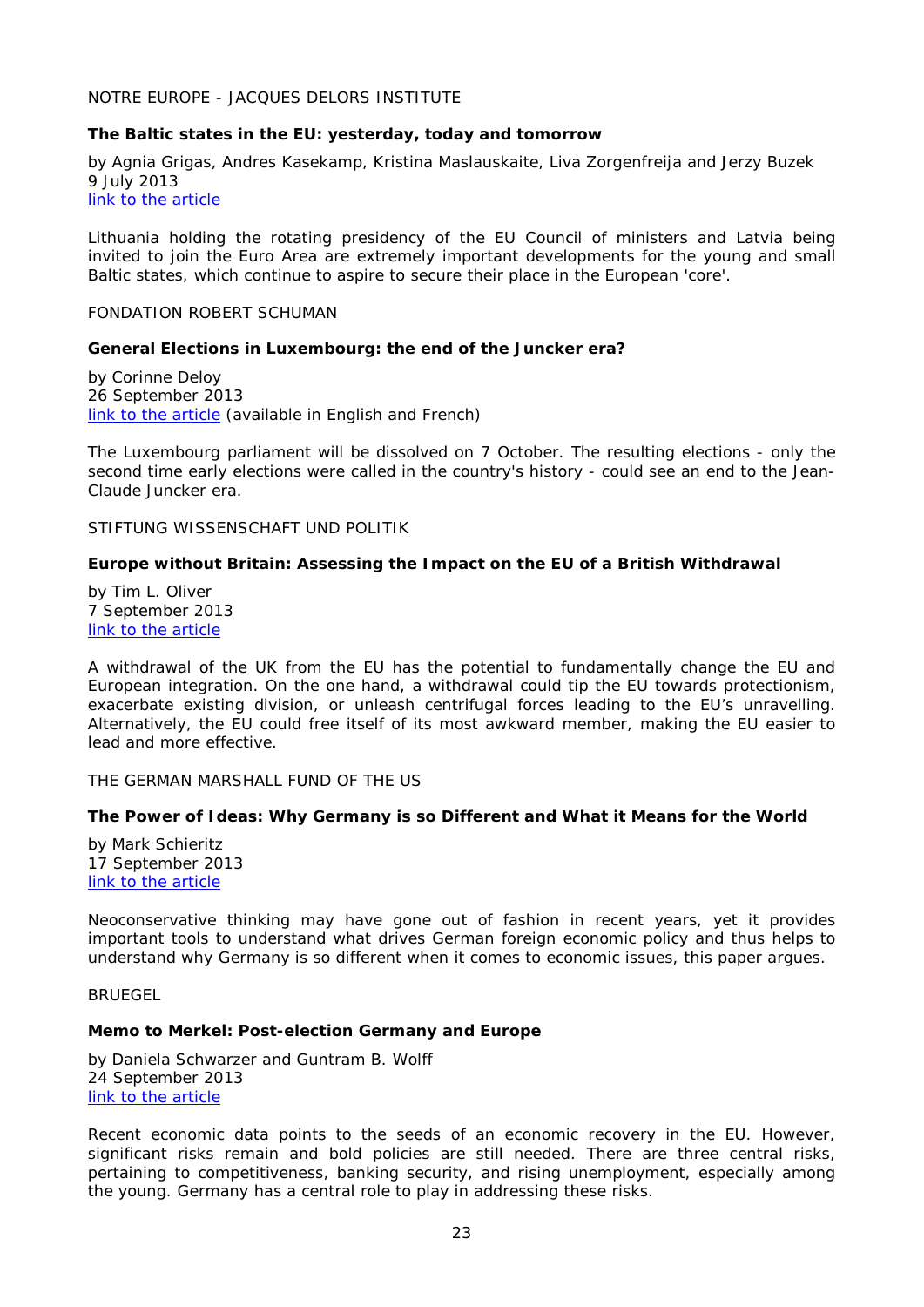## <span id="page-23-0"></span>EUROPEAN COUNCIL ON FOREIGN RELATIONS

# <span id="page-23-1"></span>**The EU's silent revolution**

by Piotr Buras 4 September 2013 [link to the article](http://ecfr.eu/page/-/ECFR87_EU_SILENT_REVOLUTION_AW.pdf)

Calls for a substantial overhaul of the EU's institutions have become weaker in the last year. Comprehensive treaty reform is no longer on the wish list of the leading EU MS and is now the least likely option for solving the current crisis. Nevertheless, a silent revolution of the EU is underway.

<span id="page-23-2"></span>FRIEDRICH EBERT STIFTUNG

#### <span id="page-23-3"></span>**Der lange Weg nach Europa: Kroatiens EU-Beitritt**

by Dietmar Dirmoser July 2013 [link to the article](http://library.fes.de/pdf-files/id/10148.pdf) (in German)

The road to Croatia's accession has had a remarkable effect on the country, this paper says. An authoritarian state became a functioning democracy, the quality of the rule of law was improved, market economic structures were strengthened. But accession has been a project for the elite from the outset; a public debate was never held.

<span id="page-23-4"></span>CENTRE FOR EUROPEAN STUDIES / KONRAD ADENAUER STIFTUNG

#### <span id="page-23-5"></span>**Exposing the Demagoges: Right-wing and National Populist Parties in Europe**

by Florian Hartleb and Karsten Grabow September 2013 [link to the article](http://thinkingeurope.eu/sites/default/files/publication-files/kas-populism_-_final.pdf)

Right-wing and nationalist populist parties have entered parliaments across Europe and some are even participating in national governments. What is remarkable is how they have changed their mobilisation tactics. While predominantly xenophobic in the past, right-wing populists now mobilise against further EU integration, and not without success. The challenges that they pose to established Christian Democrat and Conservative parties are analysed in this EPPcommissioned paper.

<span id="page-23-6"></span>DEMOS

#### <span id="page-23-7"></span>**Backsliders: Measuring Democracy in the EU**

by Jonathan Birdwell, Chris Tryhorn, Sebastien Feve and Natalia Vibla 26 September 2013 [link to the article](http://www.demos.co.uk/files/DEMOS_Backsliders_report_web_version.pdf)

The EU was founded on the principles of liberty, democracy, the rule of law and respect for human rights and fundamental freedoms. The accession process for new member states ensures that new countries adhere to these basic principles of democracy. But there are few mechanisms at the EU's disposal for ensuring that member states do not slide backwards and become less democratic once they are part of the Union.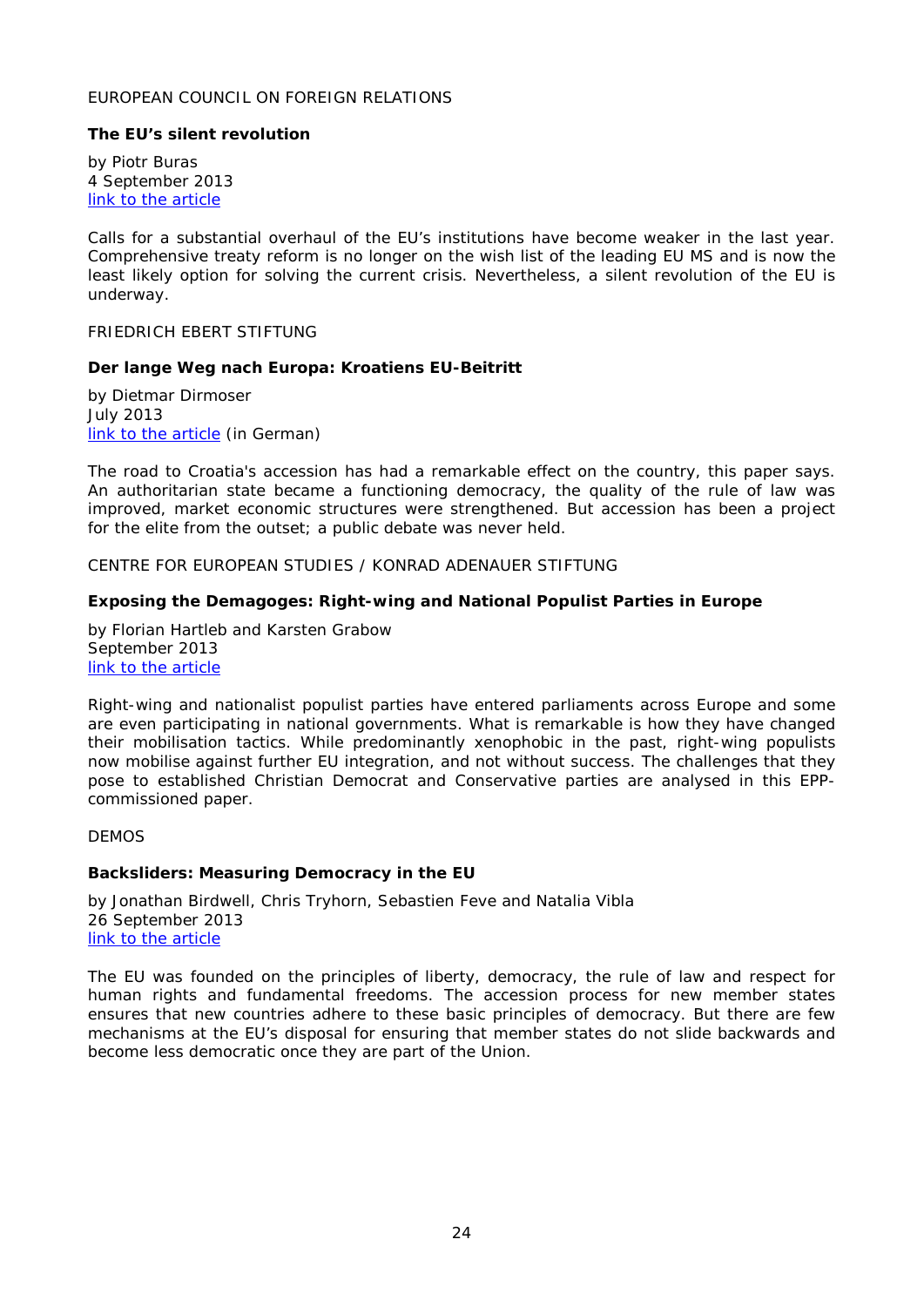# <span id="page-24-0"></span>*European Parliament - Elections 2014*

#### <span id="page-24-1"></span>EUROPEAN POLICY CENTRE

#### <span id="page-24-2"></span>**The European Parliament elections 2014 - Watershed or, again, washed out?**

by Janis A. Emmanouilidis and Corina Stratulat 9 September 2013 [link to the article](http://www.epc.eu/documents/uploads/pub_3699_ep_elections_2014.pdf)

Against the backdrop of the on-going crisis and taking into account the fact that EU-level political parties will enter the 2014 campaign with 'top candidates' for President of the European Commission, turnout could increase and support for Eurosceptic political options may rise.

#### <span id="page-24-3"></span>**The European Parliament - Why should I care?**

by Janis A. Emmanouilidis, Zuzana Novakova and Corina Stratulat 15 July 2013 [link to the article](http://www.epc.eu/documents/uploads/pub_3672_competition_report.pdf)

The European Policy Centre (EPC) – supported by the European Parliament – took a stand this year against the constant lamenting about low public awareness and participation in EP elections by organising a competition entitled: 'The European Parliament – Why should I care?' Highlights from this project are in this report.

<span id="page-24-4"></span>EPIN / THE CENTRE FOR EUROPEAN POLICY STUDIES

#### <span id="page-24-5"></span>**Elections to the European Parliament and the trouble with vox populi**

by Sonia Piedrafita 22 August 2013 [link to the article](http://www.ceps.be/book/elections-european-parliament-and-trouble-vox-populi)

Declining support for the EU might well be exploited by populist anti-European parties and boost protest-vote participation, which would pose a serious risk for EU decision-making and undermine the sense of common identity and any plans for further integration.

<span id="page-24-6"></span>THE CENTRE FOR EUROPEAN POLICY STUDIES

<span id="page-24-7"></span>**The 'Lisbonisation' of the European Parliament: Assessing progress, shortcomings and challenges for democratic accountability in the area of freedom, security and justice**

by Sergio Carrera, Nicholas Hernanz and Joanna Parkin 9 September 2013 [link to the article](http://www.ceps.be/book/%25E2%2580%2598lisbonisation%25E2%2580%2599-european-parliament-assessing-progress-shortcomings-and-challenges-democratic-a)

This paper examines the performance of the European Parliament in EU AFSJ law and policymaking from the entry into force of the Lisbon Treaty until the end of the first half of 2013.

#### <span id="page-24-8"></span>POLICY NETWORK

#### <span id="page-24-9"></span>**A New Promise for Europe: How the elections to the European Parliament can stop Eurosion**

by Olaf Cramme, Arian Meyer and Jo Ritzen 9 September 2013 [link to the article](http://www.policy-network.net/publications_detail.aspx?ID=4453)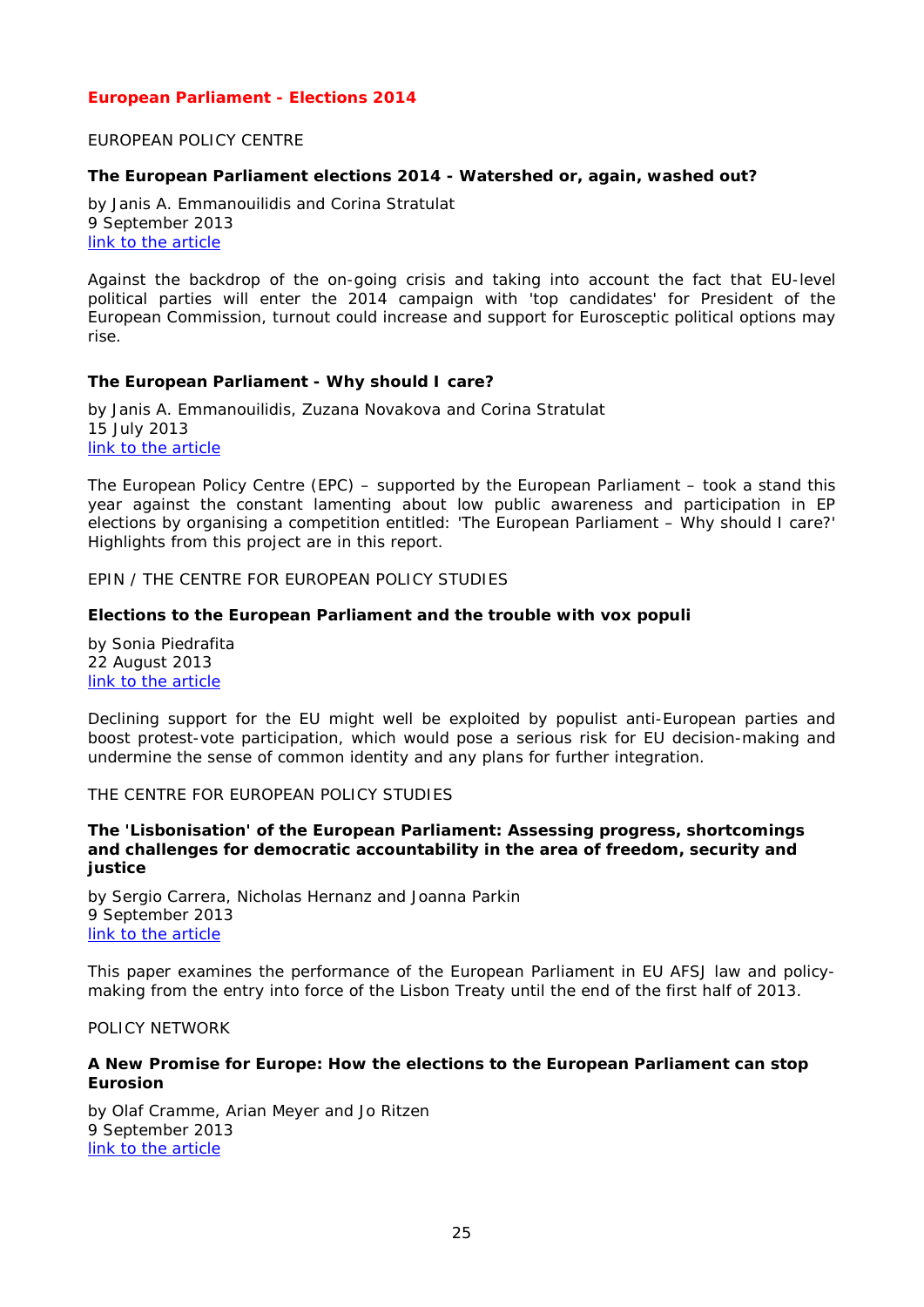The EU is gradually turning into a union of vague and abstract notions that risk ignoring the real social and economic aspirations of it's citizens. Few attempts have been made to spell out an idea of progress that can capture the imagination of Europe's citizens. Populism and euroscepticism have never had it so easy.

<span id="page-25-0"></span>SWEDISH INSTITUTE FOR EUROPEAN POLICY STUDIES

# <span id="page-25-1"></span>**Why the 2014 European Elections Matter: Ten Key Votes in the 2009–2013 European Parliament**

by Simon Hix September 2013 [link to the article](http://www.sieps.se/sites/default/files/2013_15epa.pdf)

To illustrate what is at stake at the upcoming EP elections, this analysis looks at how the political composition of the current Parliament, EP7, has shaped EU policies. The paper looks at ten key votes that demonstrate the broad range of policy issues on which the European Parliament has power.

# <span id="page-25-2"></span>*Digital Economy / Digital Agenda*

# <span id="page-25-3"></span>LITHUANIAN FREE MARKET INSTITUTE

# <span id="page-25-4"></span>**Integrated EU Market for Card, Internet and Mobile Payments**

25 September 2013 [link to the article](http://files.lrinka.lt/AM/LFMI_IF.pdf)

This paper analysis the European Commission's proposal to regulate Interchange Fees across Europe. The authors say there is no evidence that regulation of IFs would lead to reduced prices for consumers, and add that regulation of IF could lead to less competition and innovation.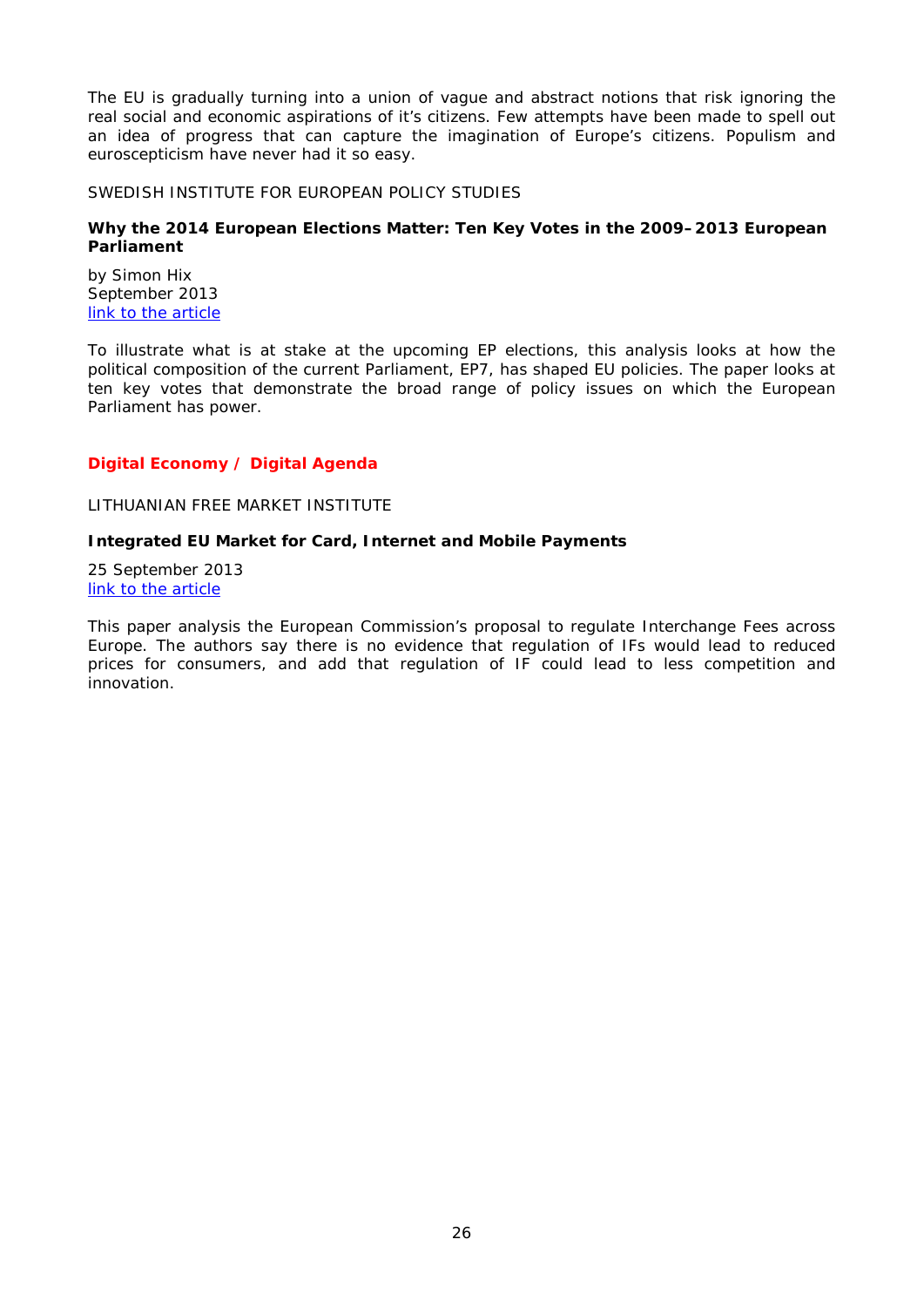# <span id="page-26-0"></span>**SECTION 2 - EXTERNAL RELATIONS**

#### <span id="page-26-1"></span>*EU-US trade agreement*

#### <span id="page-26-2"></span>THE POLISH INSTITUTE OF INTERNATIONAL AFFAIRS

#### <span id="page-26-3"></span>**Ripping into TTIP? Debates Surrounding the Upcoming EU–U.S. Negotiations**

by Maya Rostowska 9 July 2013 [link to the article](http://www.pism.pl/files/?id_plik=14298)

An overview of the debate on either side of the Atlantic reveals both sides' respective interests and suggests which areas will prove particularly difficult to negotiate. These include public procurement provisions, data privacy, agricultural issues, and the financial services sector.

<span id="page-26-4"></span>BERTELSMANN STIFTUNG / ATLANTIC COUNCIL

#### <span id="page-26-5"></span>**TTIP and the Fifty States: Jobs and Growth from Coast to Coast**

September 2013 [link to the article](http://www.bertelsmann-stiftung.de/cps/rde/xbcr/SID-D2B6D576-38A5E19B/bst_engl/xcms_bst_dms_38826_38827_2.pdf)

An ambitious Transatlantic Trade and Investment Partnership could provide hundreds of thousands of American jobs, benefiting every US state, this paper says. Such a pact would also increase exports to the EU for each state and industrial sector.

#### <span id="page-26-6"></span>*Arctic*

<span id="page-26-7"></span>THE FINNISH INSTITUTE OF INTERNATIONAL AFFAIRS

#### <span id="page-26-8"></span>**The Global Arctic: The Growing Arctic Interests of Russia, China, the United States and the European Union**

by Juha Käpylä and Harri Mikkola 13 August 2013 [link to the article](http://www.fiia.fi/en/publication/347/the_global_arctic/)

With exciting economic opportunities and serious environmental challenges, the Arctic is transforming and re-emerging as a geopolitically important region. Major global players within and without the Arctic are paying greater attention to the region. China, the US and the EU have also expressed their Arctic interests more explicitly. Arctic governance is also likely to turn more complex and complicated as the economic and political stakes are raised.

<span id="page-26-9"></span>EU INSTITUTE FOR SECURITY STUDIES

#### <span id="page-26-10"></span>**The Wider North - opportunities and challenges**

by Costanza Caputi 15 July 2013 [link to the article](http://www.iss.europa.eu/uploads/media/Brief_27.pdf)

The Arctic Council now includes six non-Arctic countries as permanent observers: China, India, Italy, Japan, Singapore, and South Korea. The High North thus becomes a new geopolitical hotspot. Not only is the retreating ice affecting the topography of the region but it also frees up access to abundant natural resources like undiscovered oil and gas, deposits of rare earth minerals, and shorter global shipping routes.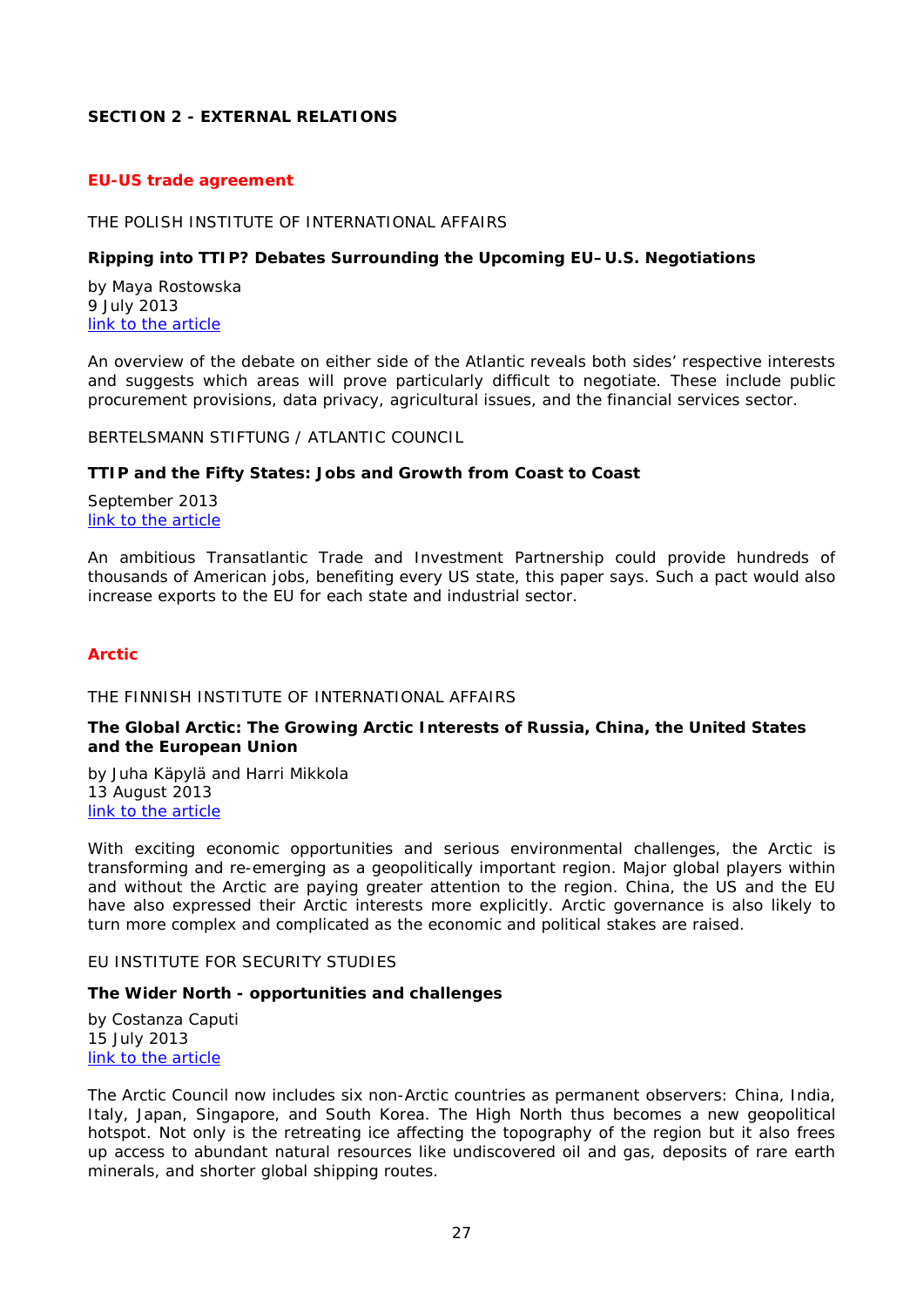#### <span id="page-27-0"></span>INSTITUT EUROPÉEN DES RELATIONS INTERNATIONALES

#### <span id="page-27-1"></span>**Géostratégie arctique : les incidences stratégiques du réchauffement climatique**

by Hubert Fabre 25 September 2013 [link to the article](http://www.ieri.be/sites/default/files/filefield/news/IERI%20WP-Géostratégie%20arctique%20HF-25-9-2013-.pdf) (in French)

Despite some technical obstacles and a hostile environment, a growing interest in the Arctic region sometimes puts powerful nations like the US and Russia, or trading partners like China and the EU at odds with each other. Indeed, the Arctic paradise has become a target for strategic tensions and claims, awakened and intensified by global warming.

# <span id="page-27-2"></span>*Iceland*

#### <span id="page-27-3"></span>THE FINNISH INSTITUTE OF INTERNATIONAL AFFAIRS

#### <span id="page-27-4"></span>**Iceland and Europe: Drifting further apart?**

by Alyson J.K. Bailes and Baldur Thorhallsson 26 September 2013 [link to the article](http://www.fiia.fi/en/publication/360/iceland_and_europe/)

Since 2009, anti-European feelings have been fuelled by the 'Icesave' dispute, while the prospective benefits of EU entry have been tarnished by witnessing the fate of other small states during the euro crisis. However, Iceland is becoming more rather than less dependent on Europe over time.

#### <span id="page-27-5"></span>*Bosnia and Herzegovina*

<span id="page-27-6"></span>HELLENIC FOUNDATION FOR EUROPEAN AND FOREIGN POLICY

#### <span id="page-27-7"></span>**"Babylution": A civic awakening in Bosnia and Herzegovina?**

by Ioannis Armakolas and Maja Maksimović July 2013 [link to the article](http://www.eliamep.gr/wp-content/uploads/2013/08/34_2013_-WORKING-PAPER-_Armakolas-12.pdf)

Throughout June 2013 citizens of Sarajevo took to the streets to protest against the government's failure to adopt the Law on the unique citizen ID number. The protests represent the most significant example of social mobilisation in Bosnian post-war history. Others see the protests as a reminder that a cross-ethnic consensus outcomes is an unrealistic goal.

#### <span id="page-27-8"></span>*Euro-Mediterranean relations*

<span id="page-27-9"></span>MEDPRO / THE CENTRE FOR EUROPEAN POLICY STUDIES

#### <span id="page-27-10"></span>**Scenarios Assessment and Transitions towards a Sustainable Euro-Mediterranean in 2030**

by Rym Ayadi and Carlo Sessa 23 July 2013 [link to the article](http://www.medpro-foresight.eu/publication/scenarios-assessment-and-transitions-towards-sustainable-euro-mediterranean-2030)

This paper examines various possible scenarios that could play out in EU-Mediterranean relations over the next two decades in the wake of the Arab Spring, and offers recommendations towards sustainable socio-economic development in the region.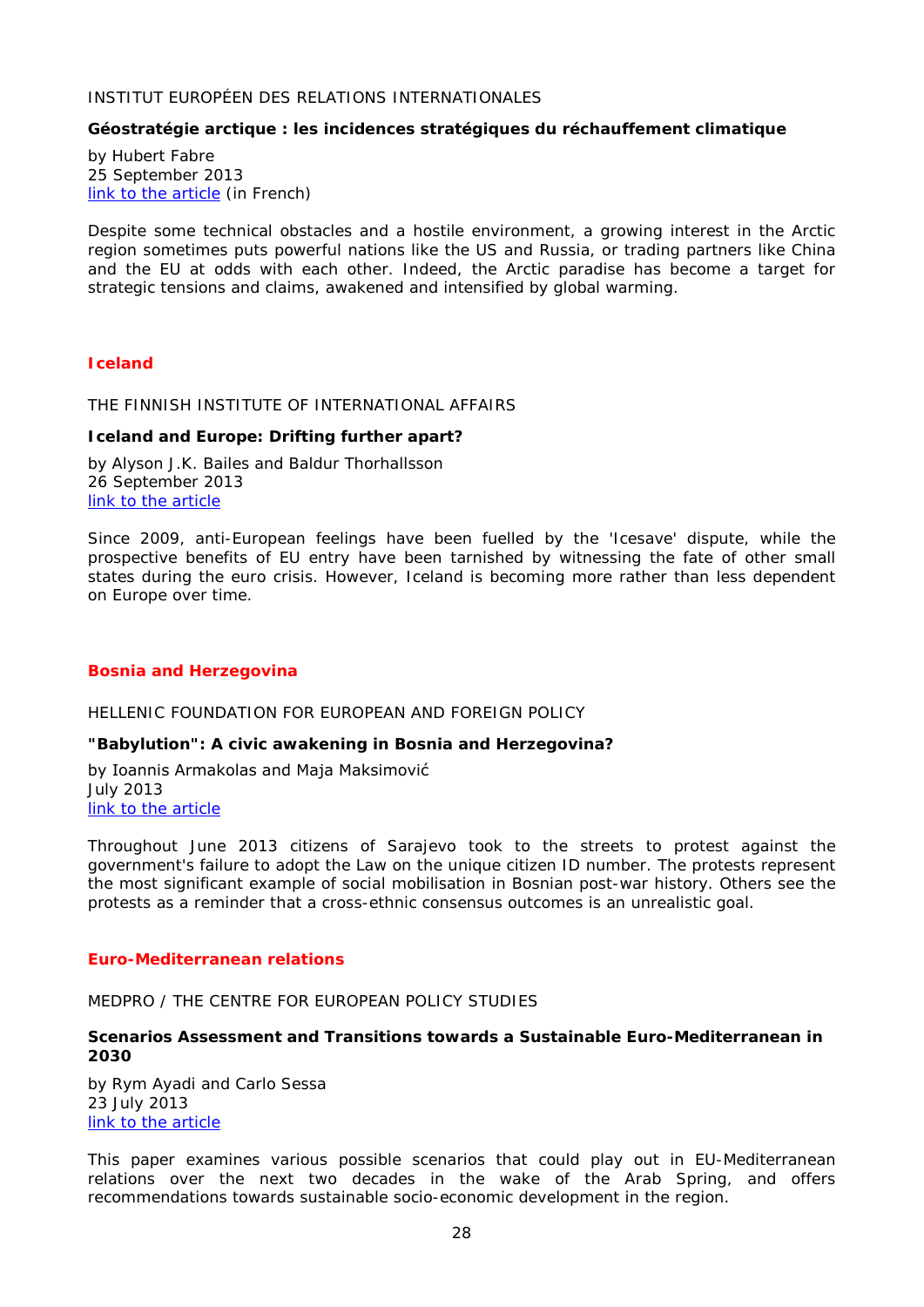# <span id="page-28-0"></span>*Turkey*

#### <span id="page-28-1"></span>CHATHAM HOUSE

# <span id="page-28-2"></span>**After the Boom: Risks to the Turkish Economy**

by Fadi Hakura August 2013 [link to the article](http://www.chathamhouse.org/sites/default/files/public/Research/Europe/0813bp_turkey.pdf)

After a strong post-crisis recovery, Turkish growth slowed sharply to 2.2% in 2012. The country's growth potential will be constrained unless it implements productivity-enhancing reforms before the problems of an ageing population start to be noticeable around 2025. To avoid reform 'fatigue', it should focus on tackling the main bottlenecks to economic growth: the quality of human capital, and incomplete reform of governance and institutions.

#### <span id="page-28-3"></span>INSTITUT FRANÇAIS DES RELATIONS INTERNATIONALES

#### <span id="page-28-4"></span>**Crisis and Decline in Southern Europe: Implications for Turkey**

by Eduard Soler i Lecha July 2013 [link to the article](http://www.ifri.org/index.php?page=contribution-detail&id=7773&id_provenance=97&lang=uk) (available in English and French)

The crisis in southern Europe is an important parameter for relations between Europe and Turkey. This crisis and the way it is being managed are detrimental to Turkey's economic interests and tarnish the image of European integration in the eyes of Turkey. Moreover, the economic and political decline of allies such as Italy and Spain weakens the argument of supporters of a renewed accession effort.

<span id="page-28-5"></span>CARNEGIE EUROPE

#### <span id="page-28-6"></span>**Individual freedoms in Turkey**

by Marc Pierini September 2013 [link to the article](http://carnegieendowment.org/files/individual_freedoms_turkey.pdf)

Turkey's ruling Justice and Development Party has witnessed economic success and launched major reforms. However, the party uses increasingly authoritarian practices in the fields of freedom of cultural expression.

# <span id="page-28-8"></span><span id="page-28-7"></span>*Syria*

THE CENTRE FOR EUROPEAN POLICY STUDIES

#### <span id="page-28-9"></span>**Syria and the red lines of international law**

by Steven Blockmans 4 September 2013 [link to the article](http://www.ceps.be/book/syria-and-red-lines-international-law)

As the US and its allies France and Turkey dither over whether or not to punish Assad for having used sarin gas to kill his own people, the crucial question is: What response might the outside world legally take without the authority of the UN Security Council, which remains blocked by two veto-wielding members, Russia and China? The paper explores ways in which international law might give way to a more pragmatic approach to punish the Assad regime for its use of chemical weapons.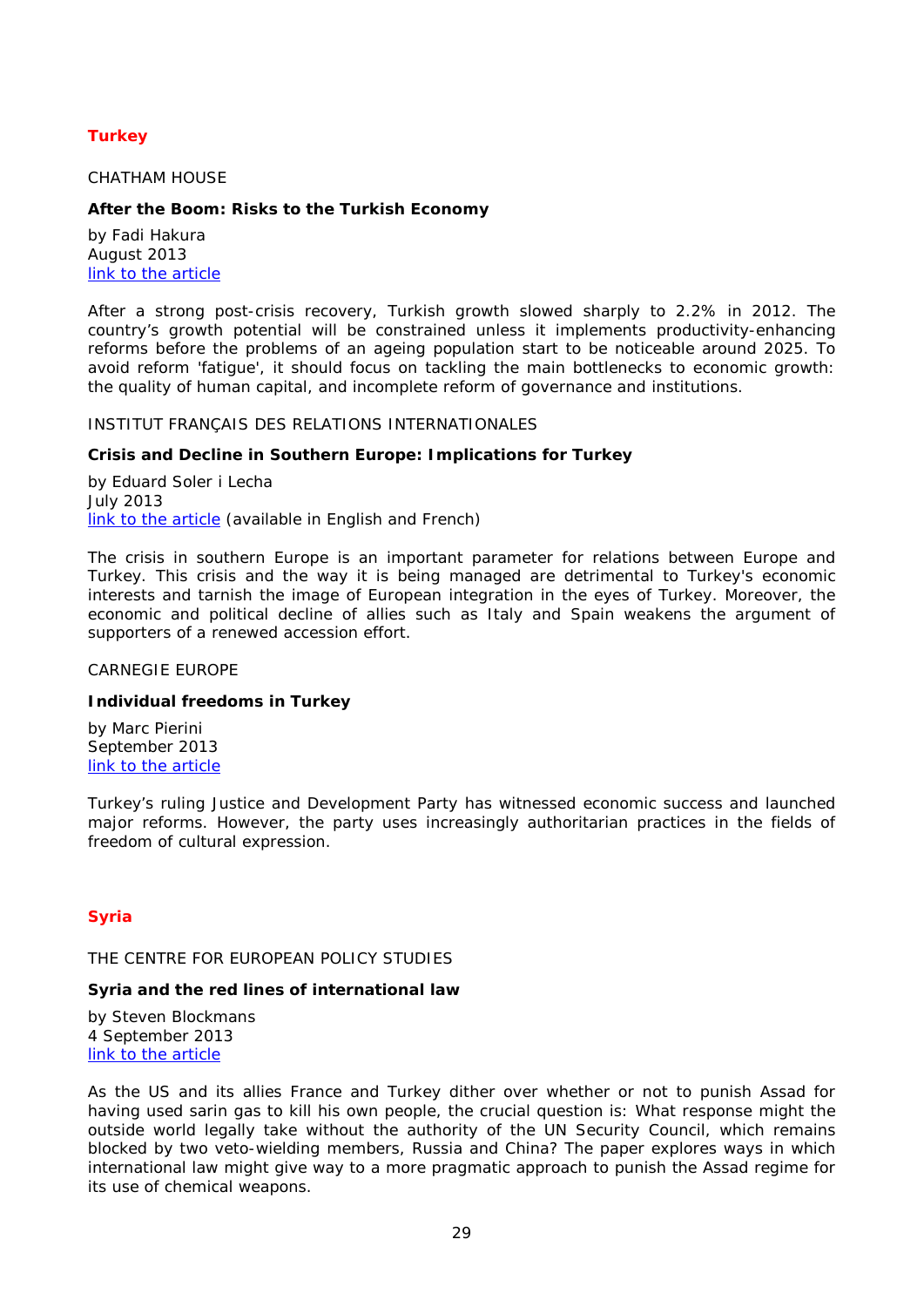## <span id="page-29-0"></span>EUROPEAN COUNCIL ON FOREIGN RELATIONS

#### <span id="page-29-1"></span>**The regional struggle for Syria**

by Daniel Levy and Julien Barnes-Dacey 29 July 2013 [link to the article](http://ecfr.eu/page/-/ECFR86_SYRIA_REPORT.pdf)

Two years after the beginning of an uprising against President Bashar-al-Assad, Syria is gripped by an ever deepening civil war that has a significant impact on the entire region. Regional states have emerged as driving forces in the conflict, while they are also battling to contain the impact of tensions rapidly spilling out across the wider region.

<span id="page-29-2"></span>EU INSTITUTE FOR SECURITY STUDIES

#### <span id="page-29-3"></span>**Disarming Syria**

by Jean Pascal Zanders 24 September 2013 [link to the article](http://www.iss.europa.eu/uploads/media/Brief_33.pdf)

Since the chemical weapons (CW) attacks on the Ghouta district just outside Damascus on 21 August, political developments have taken several unexpected twists leading Syria to become the 190th party to the Chemical Weapons Convention (CWC). Western threats of military force have receded for the time being. And while the deferral of international justice regarding the Ghouta strikes will frustrate many parties, the emphasis on disarmament may actually open up the prospect of a negotiated end to the conflict.

#### <span id="page-29-4"></span>FRIEDRICH EBERT STIFTUNG

#### <span id="page-29-5"></span>**Islamists, religion, and the revolution in Syria**

by Mohammad Abu Rumman September 2013 [link to the article](http://library.fes.de/pdf-files/bueros/amman/10236.pdf) (available in English and Arabic)

At the heart of many post-Assad scenarios lies the question of how to deal with the different Islamist actors, which are currently fighting on the ground, and with the sectarian tendencies, which they convey and exacerbate throughout Syria. The paper presents the historical and ideological backgrounds of the Islamist movements, their public discourse as well as the links between their religious and political agendas, and illustrates the challenges they face at this point. The author suggests a classification of key agendas, which the different Islamist actors currently pursue, and assesses their potential impact.

## <span id="page-29-6"></span>*China*

#### <span id="page-29-7"></span>EUROPEAN COUNCIL ON FOREIGN RELATIONS

# <span id="page-29-8"></span>**Xi Jinping's China**

by François Godement 17 July 2013 [link to the article](http://ecfr.eu/page/-/ECFR85_XI_JINPING_CHINA_ESSAY_AW.pdf)

Xi Jinping has re-established the primacy of the party over the state and is reinstating personal leadership instead of the 'collective leadership' that was thought in the past decade to be the new norm in China. He speaks in the first person, emphasises the greatness of China, and quotes Mao. Control is the keyword of Xi's style, and this leaves little room for major political reform or economic liberalisation. Moreover, he seeks strategic parity with the US while pursuing a neighbourhood policy based on China's superior strength.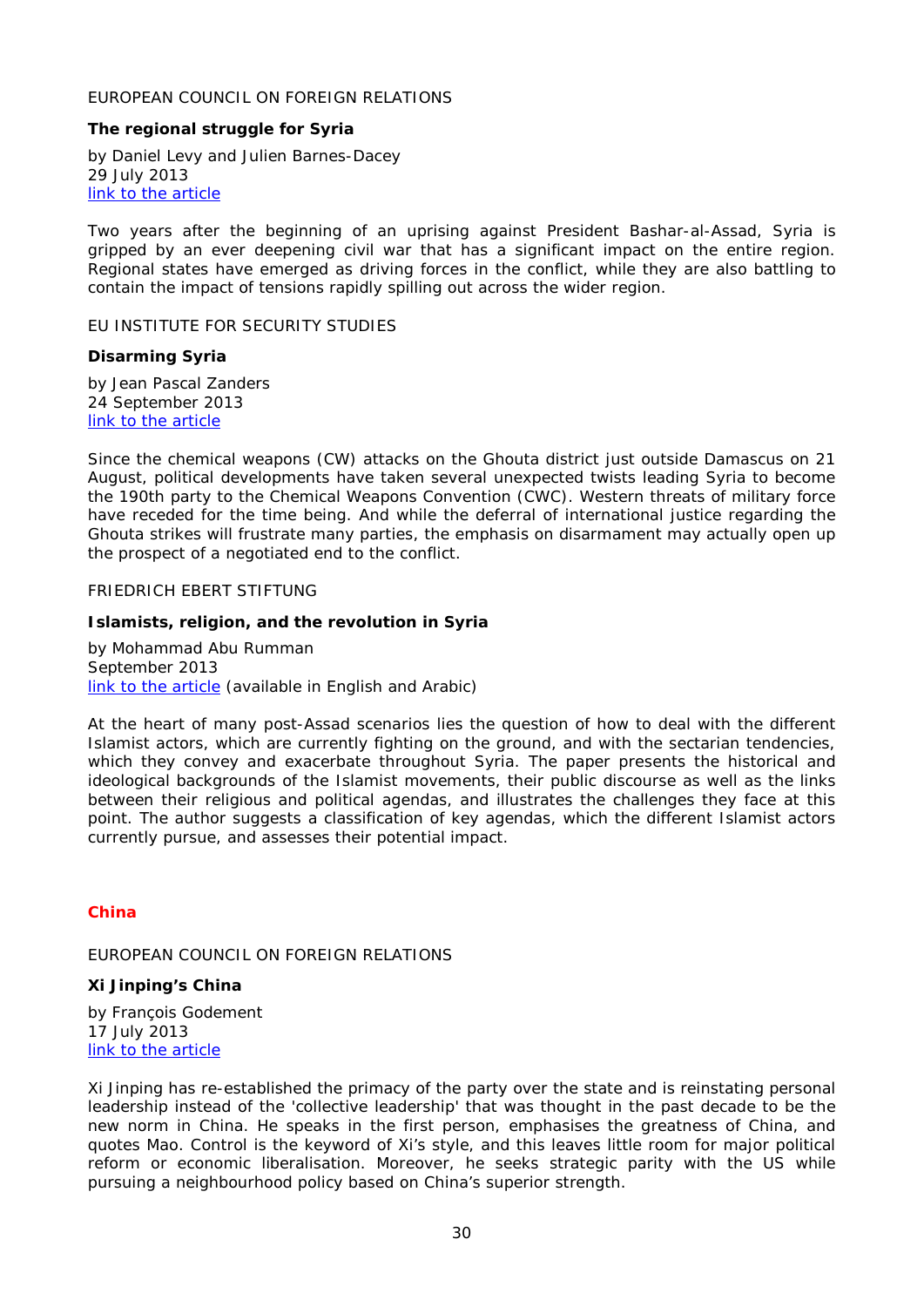# <span id="page-30-0"></span>FRIENDS OF EUROPE

# <span id="page-30-1"></span>**Understanding China's foreign policy**

by Paul Ames 3 July 2013 [link to the article](http://www.friendsofeurope.org/Portals/13/Documents/Reports/2013/FoE_Report_CC_China-foreign-policy_2013.pdf)

China is already a global economic superpower, but questions remain about the direction its foreign policy will take under the new leadership. Many are asking if Beijing's relationship with the US will develop into a privileged 'G2' partnership, or a confrontation over conflicting interests in the Pacific. Will a revival of Chinese nationalism bring a clash with Asian neighbours? How does Europe fit into China's world view? What impact will China's domestic challenges have on foreign policy?

<span id="page-30-2"></span>BARCELONA CENTRE FOR INTERNATIONAL AFFAIRS

#### <span id="page-30-3"></span>**Pensamiento chino y relaciones internacionales: dos miradas**

by Yan Xuetong and Qin Yaqin July 2013 [link to the article](http://www.cidob.org/en/publications/documents/asia/pensamiento_chino_y_relaciones_internacionales_dos_miradas) (in Spanish)

This document introduces us to the reflections of Yan Xuetong and QinYaqin, two of the currently major Chinese thinkers in international relations. By describing the link between Western theory and Chinese classical thought, both texts offer the keys to interpret the Chinese strategy in the international arena, the competition with the US, and its role as a global power in the twenty-first century.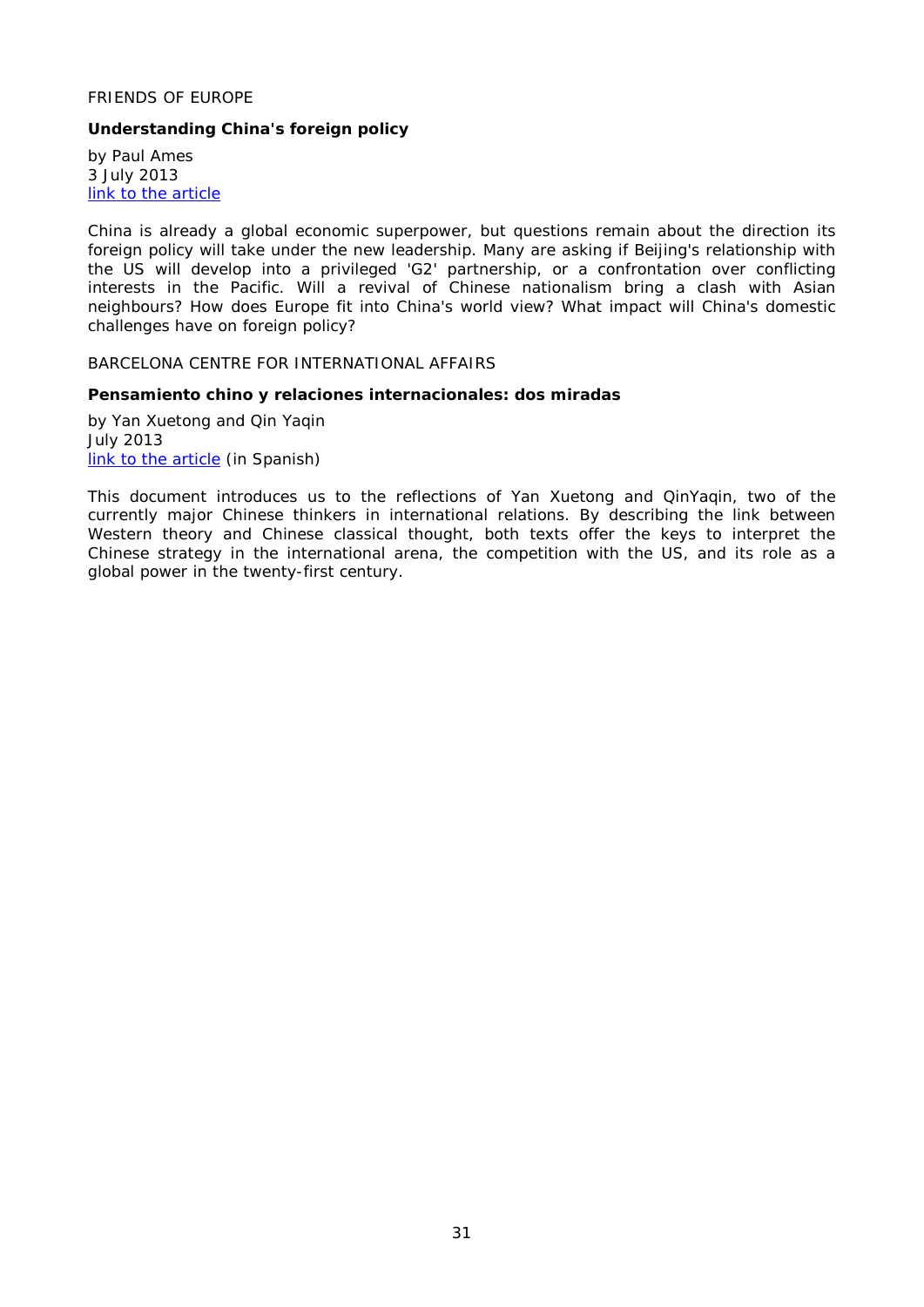# <span id="page-31-0"></span>**SPECIAL FOCUS - Eastern Partnership**

<span id="page-31-1"></span>CENTRE FOR EASTERN STUDIES / EUROPEUM / HUNGARIAN INSTITUTE FOR INTERNATIONAL AFFAIRS / RESEARCH CENTER OF THE SLOVAK FOREIGN POLICY ASSOCIATION

#### <span id="page-31-2"></span>**Visegrad 4 the Eastern Partnership: Towards the Vilnius Summit**

by Alexander Duleba, András Rácz, Věra Řiháčková and Rafał Sadowski September 2013 [link to the article](http://www.europeum.org/images/paper/paper_v4_eap.pdf)

This paper examines prospects for the further development of the Eastern Partnership (EaP) in the context of the forthcoming third summit to be held in Vilnius in November 2013. Topics addressed include the capacity of the EaP countries to deal with the EU offer and the capacity of the V4 countries to assist Ukraine and Moldova in coping with the EaP agenda.

<span id="page-31-3"></span>THE POLISH INSTITUTE OF INTERNATIONAL AFFAIRS

#### <span id="page-31-4"></span>**Is Moldova Tired of Being the Success Story of the Eastern Partnership?**

by Anita Sobják 15 July 2013 [link to the article](http://www.pism.pl/files/?id_plik=14343)

Moldova's road to the EU remains murky as long as several variables remain in place: the ongoing tensions in the governing alliance, low public support for European integration, and Russia's re-emerging leverage via Transnistria.

#### <span id="page-31-5"></span>**Belarus in the CES: Advantages and Disadvantages of Economic Integration**

by Anna Maria Dyner and Natalia Ryabova 30 August 2013 [link to the article](http://www.pism.pl/files/?id_plik=14504)

Belarusian accession to the Common Economic Space (CES) was forced by two factors—the 2011 crisis and the necessity to gain cheap energy resources. Although Russia fulfilled its promises, decreasing gas and oil prices, Belarus is now feeling the negative results of the integration. The EU has a chance to influence the situation in that country, for example by supporting modernisation projects.

<span id="page-31-6"></span>THE CENTRE FOR EUROPEAN POLICY STUDIES

# <span id="page-31-7"></span>**Putin's grand design to destroy the EU's Eastern Partnership and replace it with a disastrous neighbourhood policy of his own**

by Michael Emerson and Hrant Kostanyan 17 September 2013 [link to the article](http://www.ceps.be/book/putin%E2%80%99s-grand-design-destroy-eu%E2%80%99s-eastern-partnership-and-replace-it-disastrous-neighbourhood-p)

Pressure exerted by President Putin on Armenia to withdraw from the Deep and Comprehensive Free Trade Agreement it has negotiated with the EU, and to join the Belarus, Kazakhstan and Russia customs union is yet another move by Russia to destroy the Eastern Partnership, argue the authors.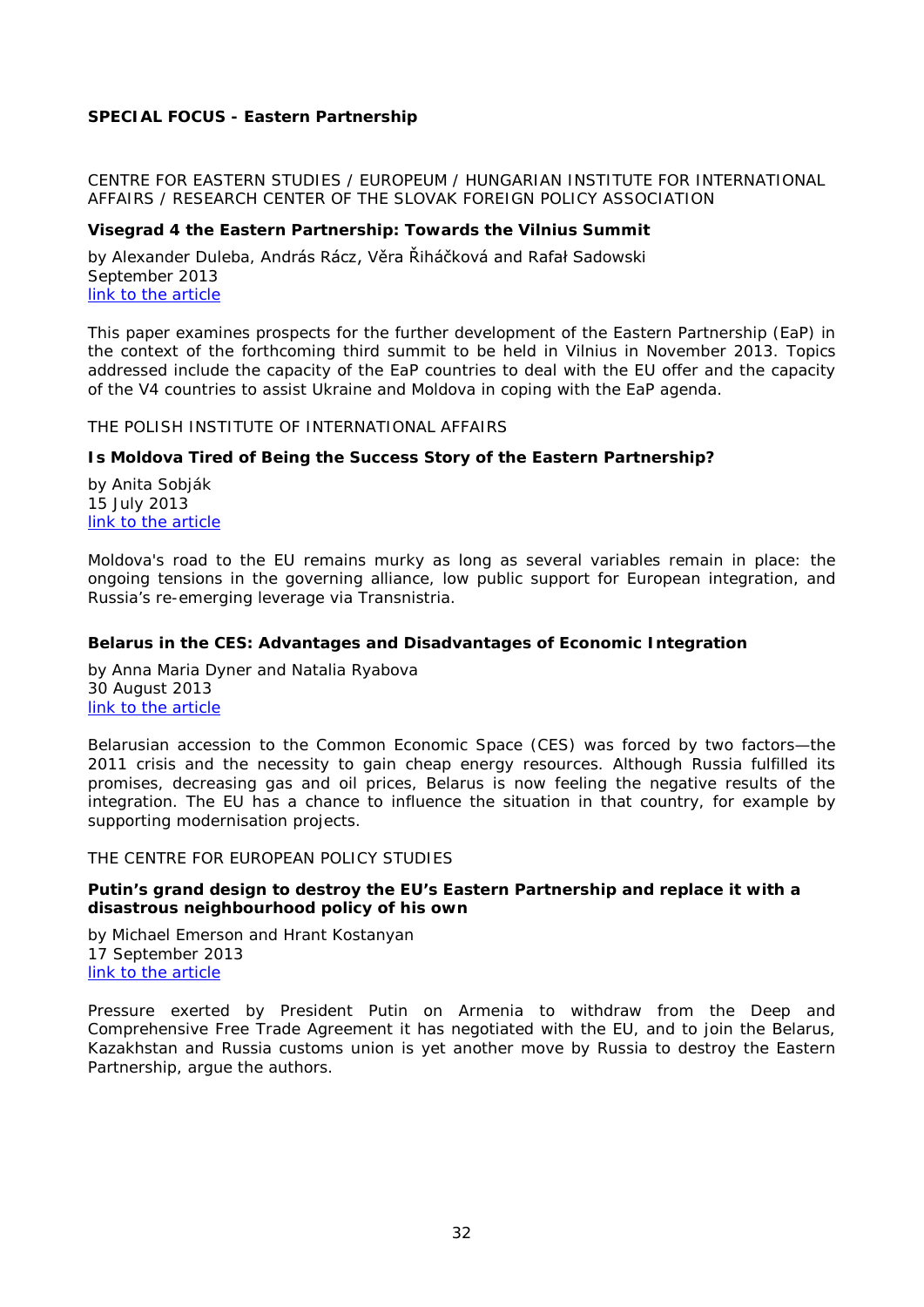#### <span id="page-32-0"></span>CENTRE FOR EASTERN STUDIES

#### <span id="page-32-1"></span>**Partnership in times of crisis. Challenges for the Eastern European countries' integration with Europe**

by Rafał Sadowski July 2013 [link to the article](http://www.osw.waw.pl/sites/default/files/pw_36_en_partnership_net.pdf) (available in English and Polish)

This paper questions whether the European Neighbourhood Policy and the Eastern Partnership have in fact brought the EU closer to achieving its declared objectives in the relations with eastern neighbours.

#### <span id="page-32-2"></span>**Eurasian integration. Russia's attempt at the economic unification of the Post-Soviet area**

by Iwona Wiśniewska July 2013 [link to the article](http://www.osw.waw.pl/sites/default/files/prace_44_eurasian-integration_net.pdf) (available in English and Polish)

The CES is still the most advanced integration programme in the Eurasian region seen since the collapse of the USSR. Progress in putting the rules of the Customs Union into practice can be seen as a success for Moscow.

#### <span id="page-32-3"></span>**Big business in Belarus - its genesis, conditions and prospects**

by Kamil Kłysiński 9 September 2013 [link to the article](http://www.osw.waw.pl/sites/default/files/commentary_113.pdf) (available in English and Polish)

This paper examines the relationship between Alexander Lukashenka and the growing business elite in the country. The current informal agreement between the government in Minsk and big business has proved stable. Nonetheless, this could change should Lukashenka lose power in the next presidential election.

#### <span id="page-32-4"></span>CHATMAN HOUSE

#### <span id="page-32-5"></span>**Ukraine and Europe: Final Decision?**

by James Sherr July 2013 [link to the article](http://www.chathamhouse.org/sites/default/files/public/Research/Russia%20and%20Eurasia/0713pp_sherr.pdf)

The Eastern Partnership summit in Vilnius will be a watershed. The EU will decide whether Ukraine has satisfied the conditions for an Association Agreement and the Deep and Comprehensive Free Trade Area. Russia will play a role in the process whether it is accorded one or not.

<span id="page-32-6"></span>PETERSON INSTITUTE FOR INTERNATIONAL ECONOMICS

#### <span id="page-32-7"></span>**Ukraine's Choice: European Association Agreement or Eurasian Union?**

by Anders Aslund September 2013 [link to the article](http://www.iie.com/publications/pb/pb13-22.pdf)

Ukraine's intention to sign the European Association Agreement at the Vilnius summit in late November 2013 has caused commotion in the Kremlin, which wants it to join the Customs Union instead. In retaliation, Russia has imposed trade sanctions against Ukraine in clear violation of its obligations in the WTO. The author argues that Europe, Ukraine, and Russia all share the blame for creating the current impasse.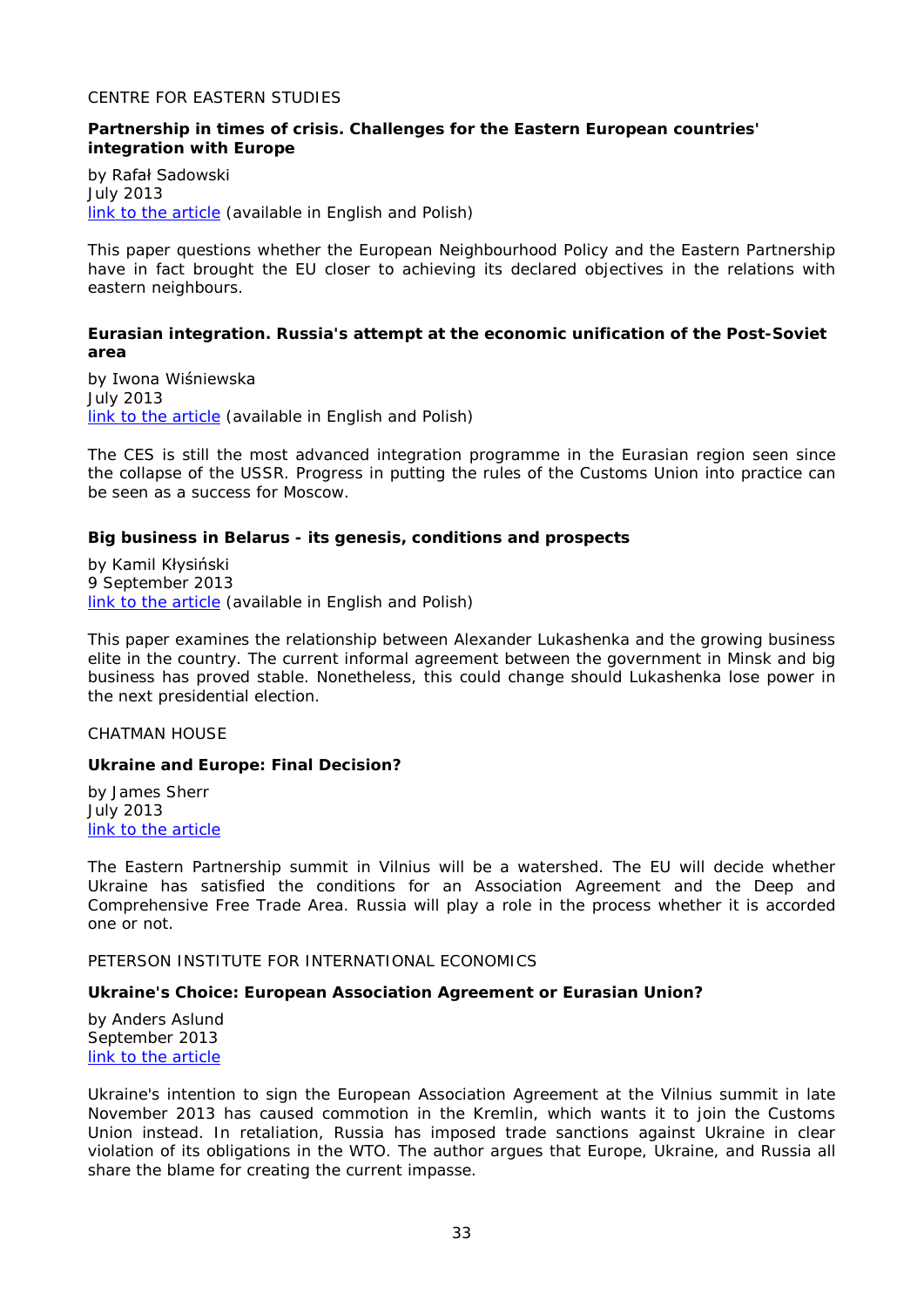# <span id="page-33-0"></span>INTERNATIONAL CRISIS GROUP

#### <span id="page-33-1"></span>**Armenia and Azerbaijan: A Season of Risks**

26 September 2013 [link to the article](http://www.crisisgroup.org/~/media/Files/europe/caucasus/b071-armenia-and-azerbaijan-a-season-of-risks.pdf)

Relations between Azerbaijan and Armenia have been marked by low-intensity confrontation and have now entered a period of heightened sensitivity. Peace talks bogged down in 2011, accelerating an arms race.

#### <span id="page-33-2"></span>FRIEDRICH EBERT STIFTUNG

#### <span id="page-33-3"></span>**The Republic of Moldova in the Eastern Partnership: From »Poster Child« to »Problem Child«?**

by David Rinnert August 2013 [link to the article](http://library.fes.de/pdf-files/id-moe/10184.pdf) (available in English and German)

The status of Moldova in the EaP has yielded positive results and a number of reforms have been implemented in recent years. However, the EU's calls for reforms and financial assistance alone will not necessarily foster lasting democratisation.